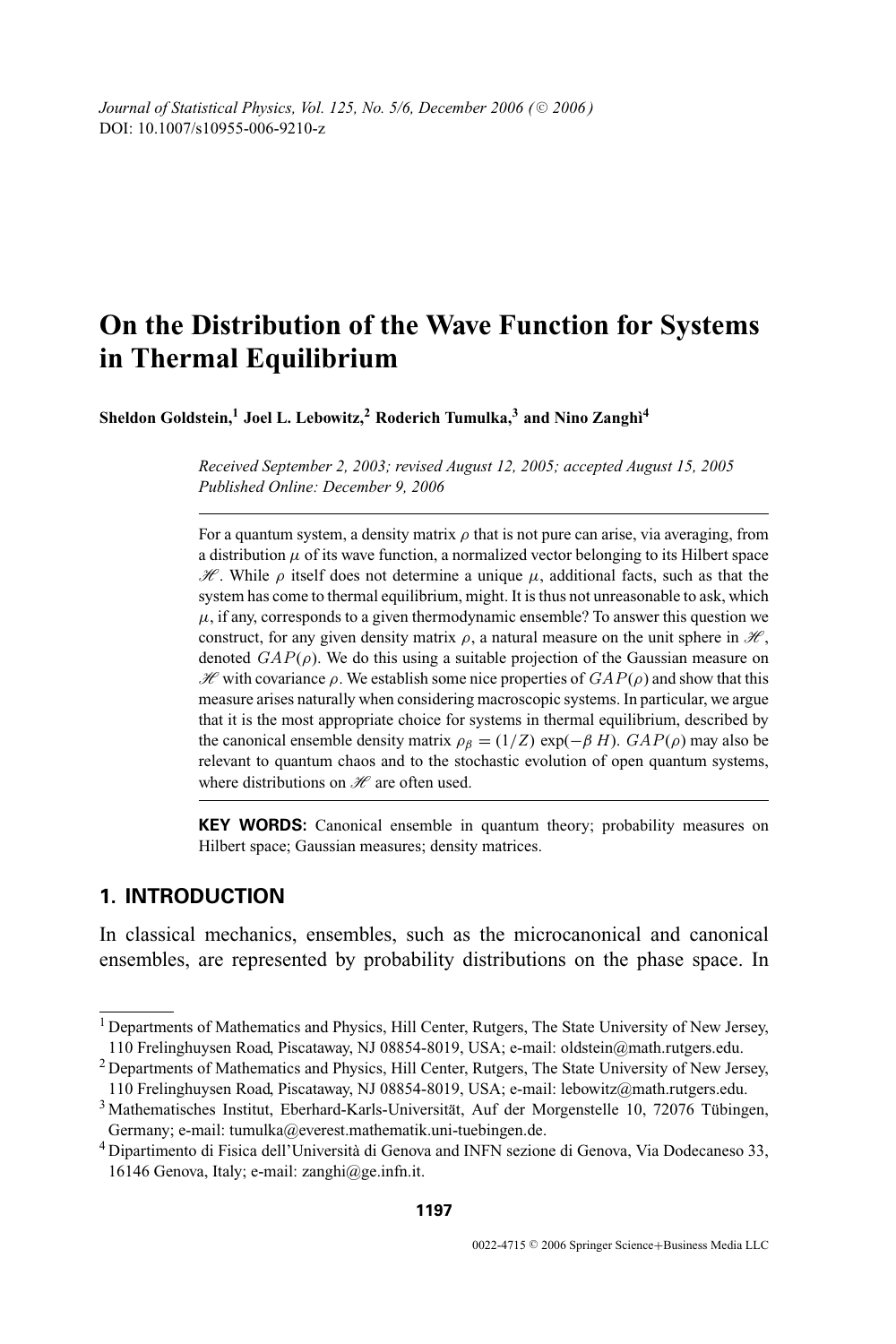quantum mechanics, ensembles are usually represented by density matrices. It is natural to regard these density matrices as arising from probability distributions on the (normalized) wave functions associated with the thermodynamical ensembles, so that members of the ensemble are represented by a random state vector. There are, however, as is well known, many probability distributions which give rise to the same density matrix, and thus to the same predictions for experimental outcomes [Ref. 27, Sec. IV.3].5 Moreover, as emphasized by Landau and Lifshitz [Ref. 13, Sec. I.5], the energy levels for macroscopic systems are so closely spaced (exponentially small in the number of particles in the system) that "the concept of stationary states [energy eigenfunctions] becomes in a certain sense unrealistic" because of the difficulty of preparing a system with such a sharp energy and keeping it isolated. Landau and Lifshitz are therefore wary of, and warn against, regarding the density matrix for such a system as arising solely from our lack of knowledge about the wave function of the system. We shall argue, however, that despite these caveats such distributions can be both useful and physically meaningful. In particular we describe here a novel probability distribution, to be associated with any thermal ensemble such as the canonical ensemble.

While probability distributions on wave functions are natural objects of study in many contexts, from quantum chaos<sup> $(3,12,25)$ </sup> to open quantum systems,<sup> $(4)$ </sup> our main motivation for considering them is to exploit the analogy between classical and quantum statistical mechanics.<sup> $(14–16,22,23,28)$ </sup> This analogy suggests that some relevant classical reasonings can be transferred to quantum mechanics by formally replacing the classical phase space by the unit sphere  $S(\mathcal{H})$  of the quantum system's Hilbert space  $\mathcal{H}$ . In particular, with a natural measure  $\mu(d\psi)$  on  $\mathbb{S}(\mathcal{H})$  one can utilize the notion of typicality, i.e., consider properties of a system common to "almost all" members of an ensemble. This is a notion frequently used in equilibrium statistical mechanics, as in, e.g., Boltzmann's recognition that typical phase points on the energy surface of a macroscopic system are such that the empirical distribution of velocities is approximately Maxwellian. Once one has such a measure for quantum systems, one could attempt an analysis of the second law of thermodynamics in quantum mechanics along the lines of Boltzmann's analysis of the second law in classical mechanics, involving an argument to the effect that the behavior described in the second law (such as entropy increase) occurs for typical states of an isolated macroscopic system, i.e. for the overwhelming majority of points on  $\mathbb{S}(\mathcal{H})$  with respect to  $\mu(d\psi)$ .

<sup>&</sup>lt;sup>5</sup> This empirical equivalence should not too hastily be regarded as implying physical equivalence. This empirical equivalence should not too hasnly be regarded as implying physical equivalence.<br>Consider, for example, the two Schrödinger's cat states  $\Psi_{\pm} = (\Psi_{\text{alive}} \pm \Psi_{\text{dead}})/\sqrt{2}$ . The measure that gives equal weight to these two states corresponds to the same density matrix as the one giving equal weight to  $\Psi_{\text{alive}}$  and  $\Psi_{\text{dead}}$ . However the physical situation corresponding to the former measure, a mixture of two grotesque superpositions, seems dramatically different from the one corresponding to the latter, a routine mixture. It is thus not easy to regard these two measures as physically equivalent.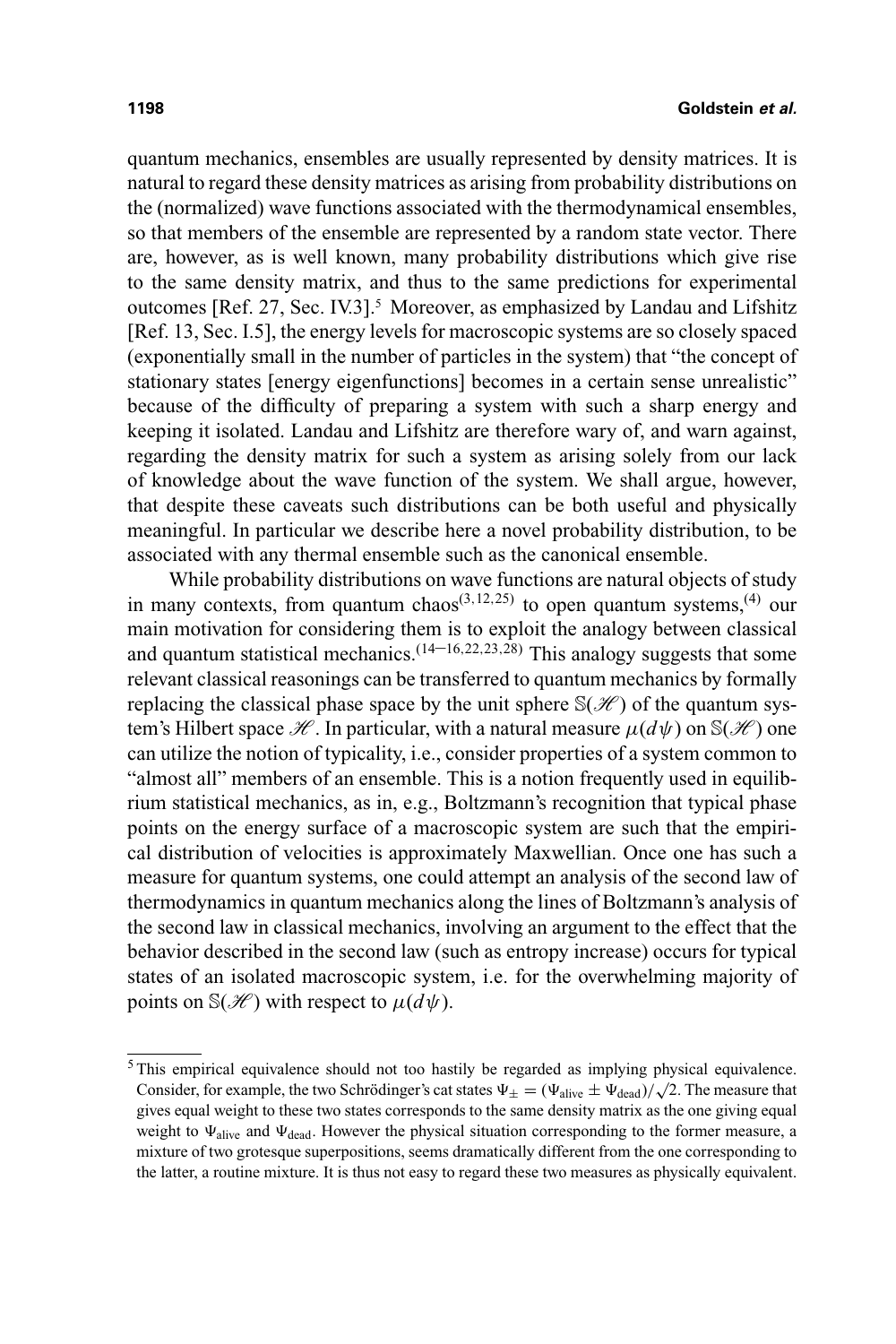#### **Distribution of the Wave Function for Systems in Thermal Equilibrium 1199**

Probability distributions on wave functions of a composite system, with Hilbert space  $\mathcal{H}$ , have in fact been used to establish the typical properties of the reduced density matrix of a subsystem arising from the wave function of the composite. For example, Page<sup>(19)</sup> considers the uniform distribution on  $\mathbb{S}(\mathcal{H})$  for a finite-dimensional Hilbert space  $\mathcal{H}$ , in terms of which he shows that the von Neumann entropy of the reduced density matrix is typically nearly maximal under appropriate conditions on the dimensions of the relevant Hilbert spaces.

Given a probability distribution  $\mu$  on the unit sphere  $\mathbb{S}(\mathscr{H})$  of the Hilbert space  $\mathscr H$  there is always an associated density matrix  $\rho_\mu{}^{(27)}$ : it is the density matrix of the mixture, or the statistical ensemble of systems, defined by the distribution  $\mu$ , given by

$$
\rho_{\mu} = \int_{\mathbb{S}(\mathscr{H})} \mu(d\psi) \, |\psi\rangle\langle\psi|.
$$
 (1)

For any projection operator *P*, tr( $\rho_{\mu}$ *P*) is the probability of obtaining in an experiment a result corresponding to  $P$  for a system with a  $\mu$ -distributed wave function. It is evident from (1) that  $\rho_{\mu}$  is the second moment, or covariance matrix, of  $\mu$ , provided  $\mu$  has mean 0 (which may, and will, be assumed without loss of generality since  $\psi$  and  $-\psi$  are equivalent physically).

While a probability measure  $\mu$  on  $\mathbb{S}(\mathcal{H})$  determines a unique density matrix  $\rho$  on H via (1), the converse is not true: the association  $\mu \mapsto \rho_{\mu}$  given by (1) is many-to-one.<sup>6</sup> There is furthermore no unique "physically correct" choice of  $\mu$ for a given  $\rho$  since for any  $\mu$  corresponding to  $\rho$  one could, in principle, prepare an ensemble of systems with wave functions distributed according to this  $\mu$ . However, while  $\rho$  itself need not determine a unique probability measure, additional facts about a system, such as that it has come to thermal equilibrium, might. It is thus not unreasonable to ask: which measure on  $\mathcal{S}(\mathcal{H})$  corresponds to a given thermodynamic ensemble?

Let us start with the *microcanonical* ensemble, corresponding to the energy interval [ $E, E + \delta$ ], where  $\delta$  is small on the macroscopic scale but large enough for the interval to contain many eigenvalues. To this there is associated the spectral subspace  $\mathcal{H}_{E,\delta}$ , the span of the eigenstates  $|n\rangle$  of the Hamiltonian *H* corresponding to eigenvalues  $E_n$  between *E* and  $E + \delta$ . Since  $\mathcal{H}_{E,\delta}$  is finite dimensional, one

<sup>&</sup>lt;sup>6</sup> For example, in a *k*-dimensional Hilbert space the uniform probability distribution  $u = u_{\mathbb{S}(\mathcal{H})}$  over the unit sphere has density matrix  $\rho_u = \frac{1}{k}I$  with *I* the identity operator on  $\mathcal{H}$ ; at the same time, for every orthonormal basis of  $\mathcal H$  the uniform distribution over the basis (which is a measure concentrated on just *k* points) has the same density matrix,  $\rho = \frac{1}{k}I$ . An exceptional case is the density matrix corresponding to a pure state,  $\rho = |\psi\rangle \langle \psi|$ , as the measure  $\mu$  with this density matrix is almost unique: it must be concentrated on the ray through  $\psi$ , and thus the only non-uniqueness corresponds to the distribution of the phase.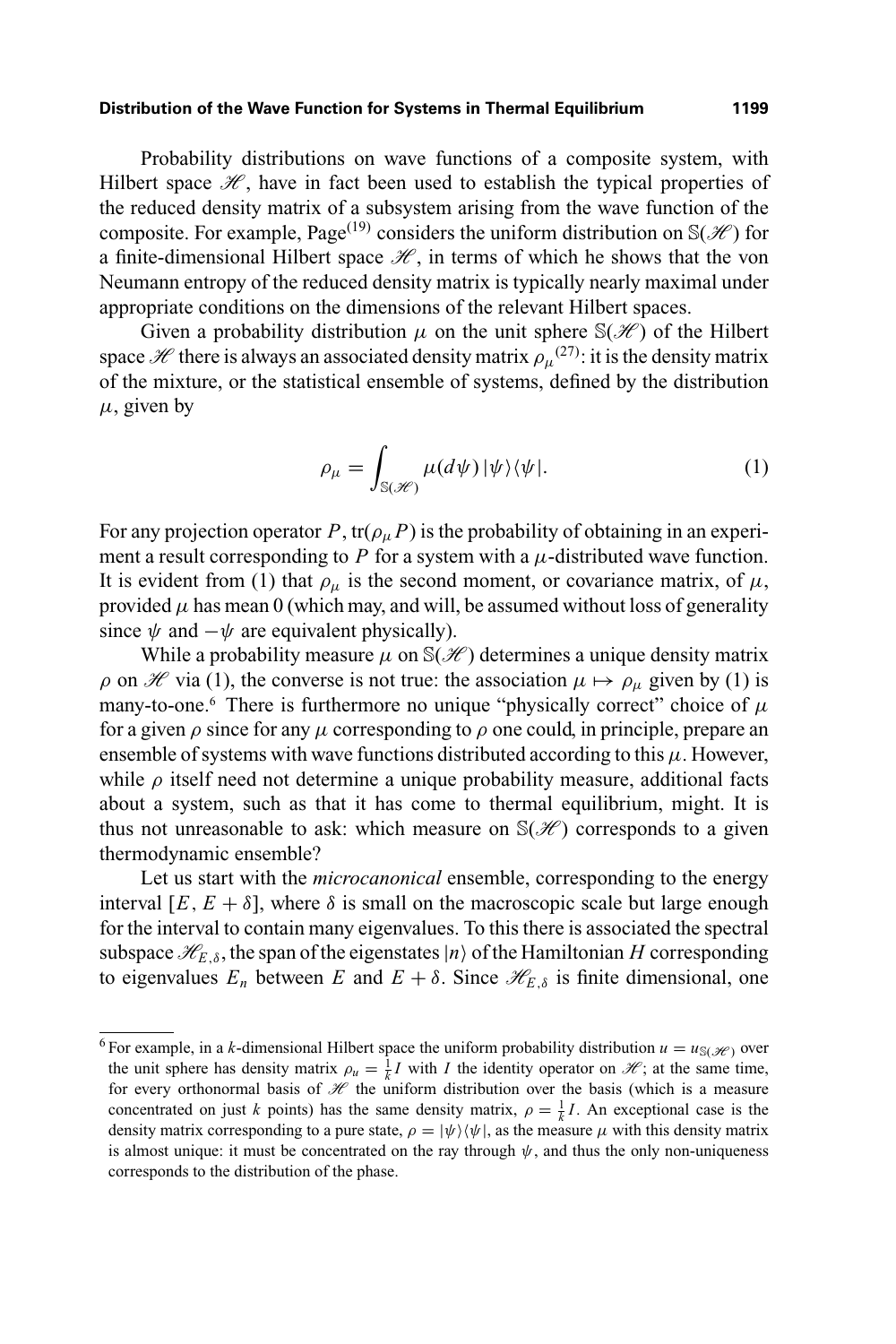can form the *microcanonical density matrix*

$$
\rho_{E,\delta} = (\dim \mathcal{H}_{E,\delta})^{-1} P_{\mathcal{H}_{E,\delta}}
$$
(2)

with  $P_{\mathcal{H}_{E,\delta}} = 1_{[E,E+\delta]}(H)$  the projection to  $\mathcal{H}_{E,\delta}$ . This density matrix is diagonal in the energy representation and gives equal weight to all energy eigenstates in the interval  $[E, E + \delta]$ .

But what is the corresponding *microcanonical measure?* The most plausible answer, given long ago by Schrödinger<sup> $(22,23)$ </sup> and Bloch,<sup> $(28)$ </sup> is the (normalized) uniform measure  $u_{E,\delta} = u_{\mathcal{S}(\mathcal{H}_{E,\delta})}$  on the unit sphere in this subspace.  $\rho_{E,\delta}$  is associated with  $u_{E\delta}$  via (1).

Note that a wave function  $\Psi$  chosen at random from this distribution is almost certainly a nontrivial superposition of the eigenstates  $|n\rangle$ , with random coefficients  $\langle n|\Psi\rangle$  that are identically distributed, but not independent. The measure  $u_{E,\delta}$  is clearly stationary, i.e., invariant under the unitary time evolution generated by *H*, and it is as spread out as it could be over the set  $\mathcal{S}(\mathcal{H}_{F,\delta})$  of allowed wave functions. This measure provides us with a notion of a "typical wave function" from  $\mathcal{H}_{E,\delta}$ which is very different from the one arising from the measure  $\mu_{E,\delta}$  that, when *H* is nondegenerate, gives equal probability (dim  $\mathcal{H}_{E,\delta}$ )<sup>-1</sup> to every eigenstate  $|n\rangle$ with eigenvalue  $E_n \in [E, E + \delta]$ . The measure  $\mu_{E,\delta}$ , which is concentrated on these eigenstates, is, however, less robust to small perturbations in *H* than is the smoother measure  $u_{E,\delta}$ .

Our proposal for the canonical ensemble is in the spirit of the uniform microcanonical measure  $u_{E,\delta}$  and reduces to it in the appropriate cases. It is based on a mathematically natural family of probability measures  $\mu$  on  $\mathcal{S}(\mathcal{H})$ . For every density matrix  $\rho$  on  $\mathcal{H}$ , there is a unique member  $\mu$  of this family, satisfying (1) for  $\rho_{\mu} = \rho$ , namely the *Gaussian adjusted projected measure*  $GAP(\rho)$  constructed roughly as follows: Eq. (1) (i.e., the fact that  $\rho_{\mu}$  is the covariance of  $\mu$ ) suggests that we start by considering the Gaussian measure  $G(\rho)$  with covariance  $\rho$  (and mean 0), which could, in finitely many dimensions, be expressed by  $G(\rho)(d\psi) \propto$  $exp(-\langle \psi | \rho^{-1} | \psi \rangle) d\psi$  (where  $d\psi$  is the obvious Lebesgue measure on  $\mathcal{H}$ ).<sup>7</sup> This is not adequate, however, since the measure that we seek must live on the sphere  $\mathbb{S}(\mathcal{H})$  whereas  $G(\rho)$  is spread out over all of  $\mathcal{H}$ . We thus adjust and then project  $G(\rho)$  to  $\mathbb{S}(\mathscr{H})$ , in the manner described in Sec. 2, in order to obtain the measure  $GAP(\rho)$ , having the prescribed covariance  $\rho$  as well as other desirable properties.

It is our contention that *a quantum system in thermal equilibrium at inverse temperature* β *should be described by a random state vector whose distribution is given by the measure*  $GAP(\rho_{\beta})$  *associated with the density matrix for the* 

 $7$  Berry <sup>(3)</sup> has conjectured, and for some cases proven, that such measures describe interesting universal properties of chaotic energy eigenfunctions in the semiclassical regime, see also Refs. 12, 25. It is perhaps worth considering the possibility that the *GAP* measures described here provide somewhat better candidates for this purpose.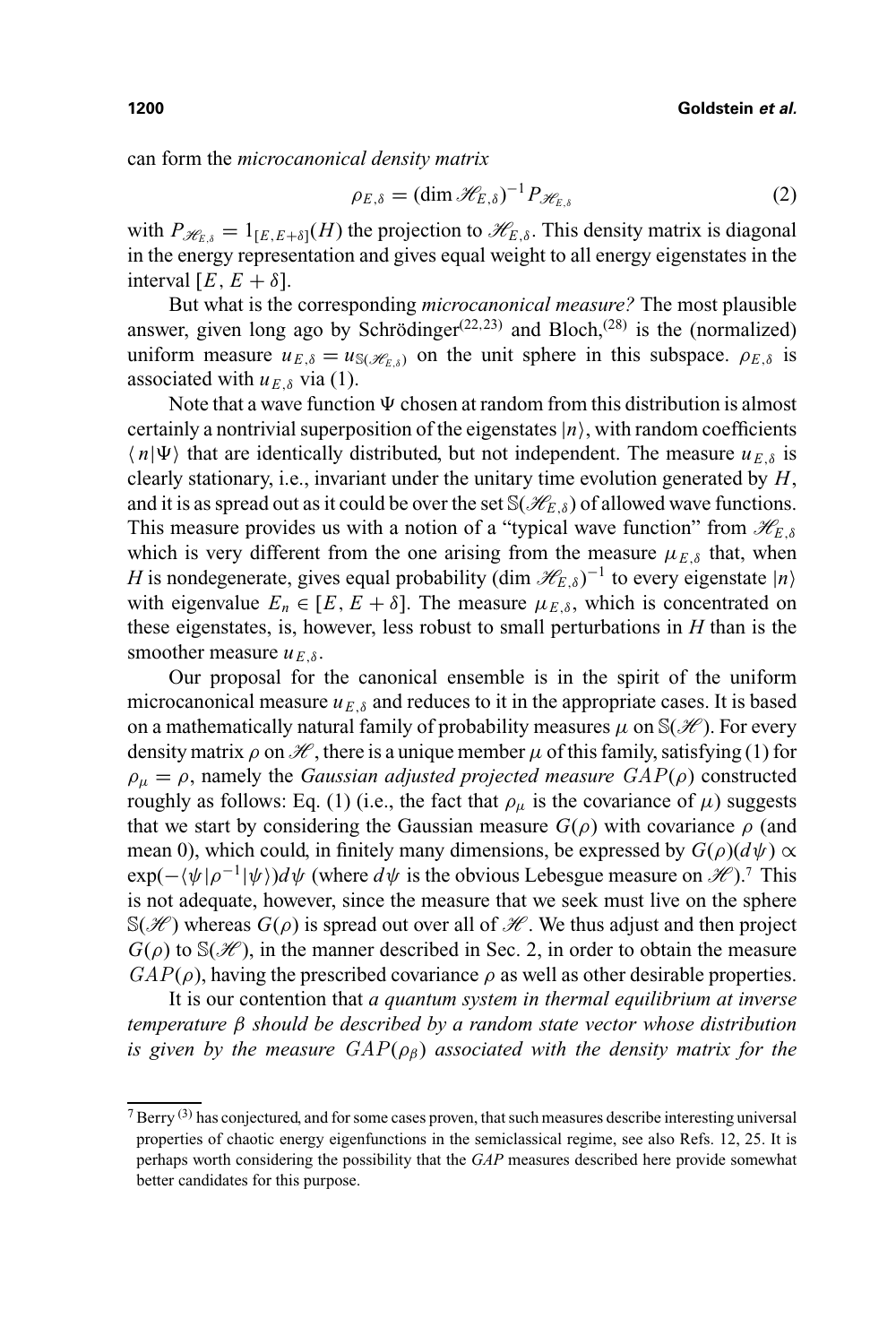**Distribution of the Wave Function for Systems in Thermal Equilibrium 1201**

*canonical ensemble*,

$$
\rho_{\beta} = \rho_{\mathcal{H}, H, \beta} = \frac{1}{Z} \exp(-\beta H) \quad \text{with} \quad Z := \text{tr} \exp(-\beta H). \tag{3}
$$

In order to convey the significance of  $GAP(\rho)$  as well as the plausibility of our proposal that  $GAP(\rho_{\beta})$  describes thermal equilibrium, we recall that a system described by a canonical ensemble is usually regarded as a subsystem of a larger system. It is therefore important to consider the notion of the distribution of the wave function of a subsystem. Consider a composite system in a pure state  $\psi \in \mathcal{H}_1 \otimes \mathcal{H}_2$ , and ask what might be meant by the wave function of the subsystem with Hilbert space  $\mathcal{H}_1$ . For this we propose the following. Let  $\{ |q_2\rangle \}$  be a (generalized) orthonormal basis of  $\mathcal{H}_2$  (playing the role, say, of the eigenbasis of the position representation). For each choice of  $|q_2\rangle$ , the (partial) scalar product  $\langle q_2|\psi\rangle$ , taken in  $\mathcal{H}_2$ , is a vector belonging to  $\mathcal{H}_1$ . Regarding  $|q_2\rangle$  as random, we are led to consider the random vector  $\Psi_1 \in \mathcal{H}_1$  given by

$$
\Psi_1 = \mathcal{N} \langle Q_2 | \psi \rangle \tag{4}
$$

where  $\mathcal{N} = \mathcal{N}(\psi, Q_2) = ||\langle Q_2 | \psi \rangle||^{-1}$  is the normalizing factor and  $|Q_2\rangle$  is a random element of the basis  $\{|q_2\rangle\}$ , chosen with the quantum distribution

$$
\mathbb{P}(Q_2 = q_2) = ||\langle q_2 | \psi \rangle||^2.
$$
 (5)

We refer to  $\Psi_1$  as the *conditional wave function*<sup>(6)</sup> of system 1. Note that  $\Psi_1$ becomes doubly random when we start with a random wave function in  $\mathcal{H}_1 \otimes \mathcal{H}_2$ instead of a fixed one.

The distribution of  $\Psi_1$  corresponding to (4) and (5) is given by the probability measure on  $\mathbb{S}(\mathcal{H}_1)$ 

$$
\mu_1(d\psi_1) = \mathbb{P}(\Psi_1 \in d\psi_1) = \sum_{q_2} ||\langle q_2 | \psi \rangle||^2 \delta(\psi_1 - \mathcal{N}(\psi, q_2) \langle q_2 | \psi \rangle) d\psi_1, \quad (6)
$$

where  $\delta(\psi - \phi)d\psi$  denotes the "delta" measure concentrated at  $\phi$ . While the density matrix  $\rho_{\mu_1}$  associated with  $\mu_1$  always equals the reduced density matrix  $\rho_1^{\text{red}}$  of system 1, given by

$$
\rho_1^{\text{red}} = \text{tr}_2|\psi\rangle\langle\psi| = \sum_{q_2} \langle q_2|\psi\rangle\langle\psi|q_2\rangle,\tag{7}
$$

the measure  $\mu_1$  itself usually depends on the choice of the basis  $\{|q_2\rangle\}$ . It turns out, nevertheless, as we point out in Sec. 5.1, that  $\mu_1(d\psi_1)$  is a universal function of  $\rho_1^{\text{red}}$  in the special case that system 2 is large and  $\psi$  is typical (with respect to the uniform distribution on all wave functions with the same reduced density matrix), namely  $GAP(\rho_1^{\text{red}})$ . Thus  $GAP(\rho)$  has a distinguished, universal status among all probability measures on  $\mathbb{S}(\mathcal{H})$  with density matrix  $\rho$ .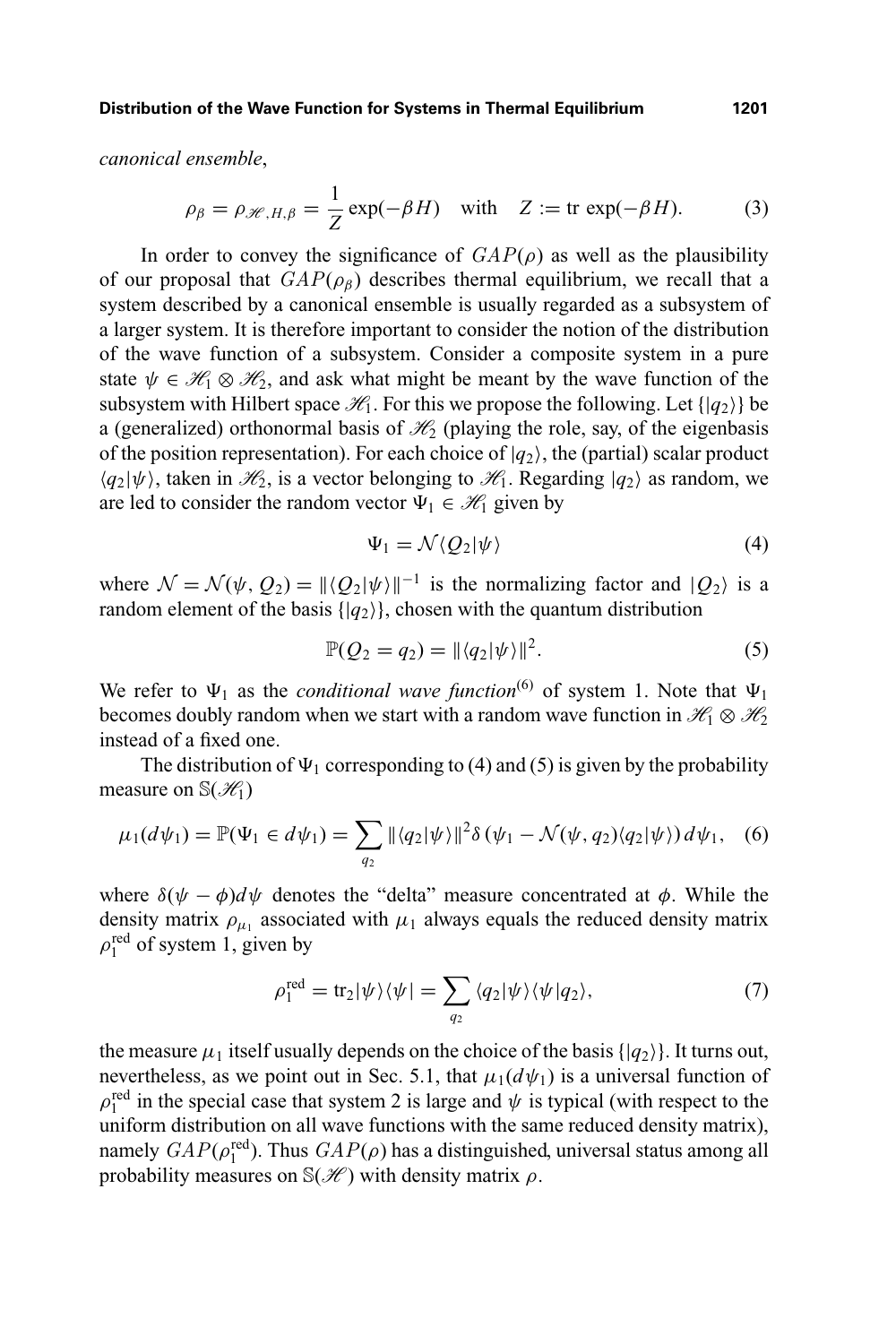To further support our claim that  $GAP(\rho_{\beta})$  is the right measure for  $\rho_{\beta}$ , we shall regard, as is usually done, the system described by  $\rho_\beta$  as coupled to a (very large) heat bath. The interaction between the heat bath and the system is assumed to be (in some suitable sense) negligible. We will argue that if the wave function  $\psi$  of the combined "system plus bath" has microcanonical distribution  $u_{E,\delta}$ , then the distribution of the conditional wave function of the (small) system is approximately  $GAP(\rho_{\beta})$ ; see Sec. 4.

Indeed, a stronger statement is true. As we argue in Sec. 5.2, even for a typical *fixed* microcanonical wave function  $\psi$  of the composite, i.e., one typical for  $u_{E,\delta}$ , the conditional wave function of the system, defined in (4), is then approximately  $GAP(\rho_{\beta})$ -distributed, for a typical basis { $|q_2\rangle$ }. This is related to the fact that for a typical microcanonical wave function  $\psi$  of the composite the reduced density matrix for the system is approximately  $\rho_{\beta}^{(8,20,21,23)}$ . Note that the analogous statement in classical mechanics would be wrong: for a fixed phase point  $\xi$  of the composite, be it typical or atypical, the phase point of the system could never be random, but rather would merely be the part of  $\xi$  belonging to the system.

The remainder of this paper is organized as follows. In Sec. 2 we define the measure  $GAP(\rho)$  and obtain several ways of writing it. In Sec. 3 we describe some natural mathematical properties of these measures, and suggest that these properties uniquely characterize the measures. In Sec. 4 we argue that  $GAP(\rho_8)$ represents the canonical ensemble. In Sec. 5 we outline the proof that  $GAP(\rho)$ is the distribution of the conditional wave function for *most* wave functions in  $\mathcal{H}_1 \otimes \mathcal{H}_2$  with reduced density matrix  $\rho$  if system 2 is large, and show that  $GAP(\rho_{\beta})$  is the typical distribution of the conditional wave function arising from a fixed microcanonical wave function of a system in contact with a heat bath. In Sec. 6 we discuss other measures that have been or might be considered as the thermal equilibrium distribution of the wave function. Finally, in Sec. 7 we compute explicitly the distribution of the coefficients of a  $GAP(\rho_B)$ -distributed state vector in the simplest possible example, the two-level system.

### **2. DEFINITION OF**  $GAP(\rho)$

In this section, we define, for any given density matrix  $\rho$  on a (separable) Hilbert space  $\mathcal{H}$ , the Gaussian adjusted projected measure  $GAP(\rho)$  on  $\mathcal{S}(\mathcal{H})$ . This definition makes use of two auxiliary measures,  $G(\rho)$  and  $GA(\rho)$ , defined as follows.

 $G(\rho)$  is the Gaussian measure on *H* with covariance matrix  $\rho$  (and mean 0). More explicitly, let  $\{|n\rangle\}$  be an orthonormal basis of eigenvectors of  $\rho$  and  $p_n$  the corresponding eigenvalues,

$$
\rho = \sum_{n} p_n |n\rangle\langle n|.\tag{8}
$$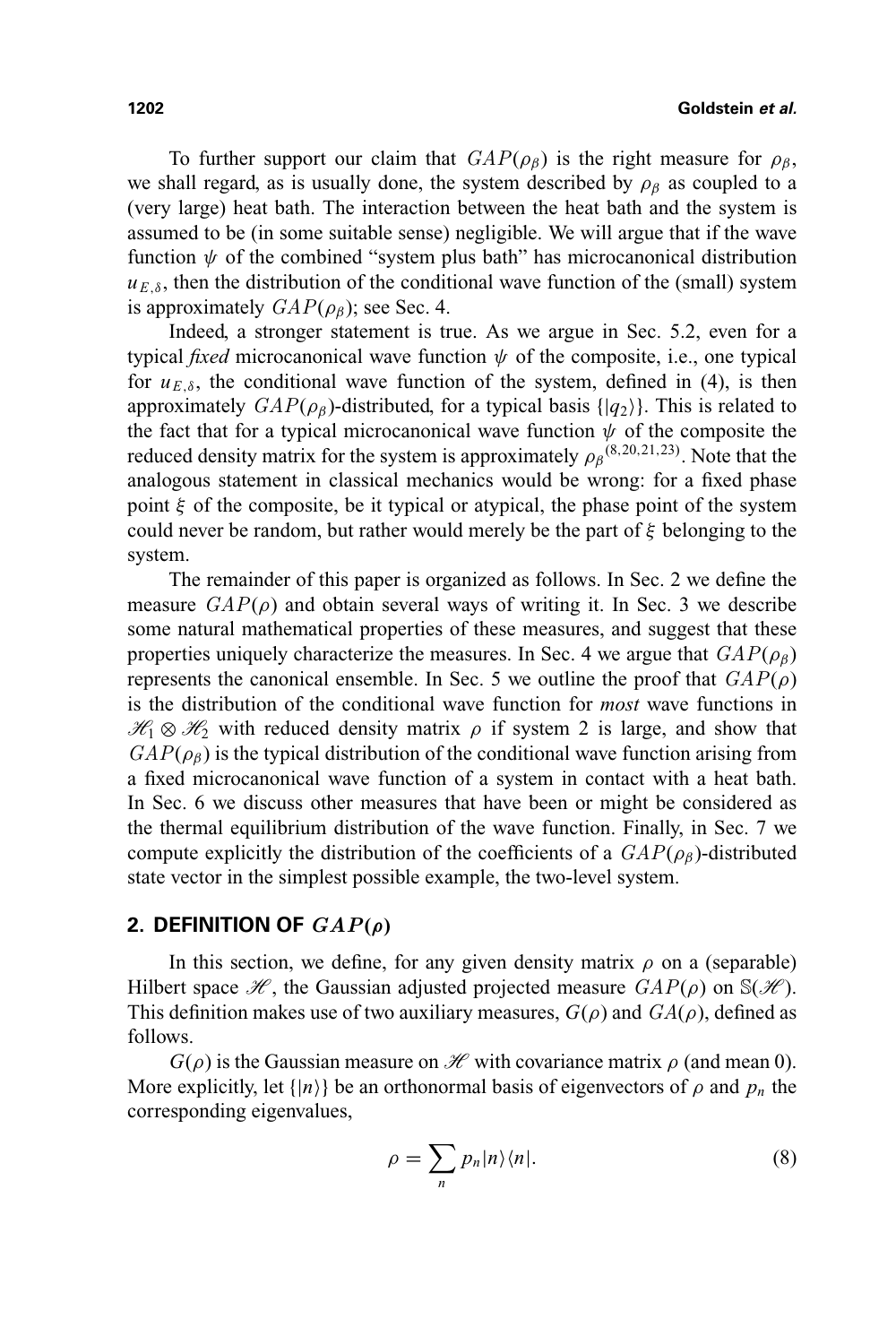Such a basis exists because  $\rho$  has finite trace. Let  $Z_n$  be a sequence of independent complex-valued random variables having a (rotationally symmetric) Gaussian distribution in C with mean 0 and variance

$$
\mathbb{E}|Z_n|^2 = p_n \tag{9}
$$

(where  $E$  means expectation), i.e., Re  $Z_n$  and Im  $Z_n$  are independent real Gaussian variables with mean zero and variance  $p_n/2$ . We define  $G(\rho)$  to be the distribution of the random vector

$$
\Psi^G := \sum_n Z_n |n\rangle. \tag{10}
$$

Note that  $\Psi^G$  is not normalized, i.e., it does not lie in  $\mathcal{S}(\mathcal{H})$ . In order that  $\Psi^G$  lie in H at all, we need that the sequence  $Z_n$  be square-summable,  $\sum_n |Z_n|^2 < \infty$ . That this is almost surely the case follows from the fact that  $\mathbb{E} \sum_{n} |Z_n|^2$  is finite. In fact,

$$
\mathbb{E}\sum_{n}|Z_{n}|^{2}=\sum_{n}\mathbb{E}|Z_{n}|^{2}=\sum_{n}p_{n}=\text{tr }\rho=1.
$$
 (11)

More generally, we observe that for any measure  $\mu$  on  $\mathcal{H}$  with (mean 0 and) covariance given by the trace class operator *C*,

$$
\int_{\mathscr{H}} \mu(d\psi) \, |\psi\rangle\langle\psi| = C,
$$

we have that, for a random vector  $\Psi$  with distribution  $\mu$ ,  $\mathbb{E} \|\Psi\|^2 = \text{tr } C$ .

It also follows that  $\Psi$ <sup>G</sup> almost surely lies in the positive spectral subspace of  $\rho$ , the closed subspace spanned by those  $|n\rangle$  with  $p_n \neq 0$ , or, equivalently, the orthogonal complement of the kernel of  $\rho$ ; we shall call this subspace support ( $\rho$ ). Note further that, since  $G(\rho)$  is the Gaussian measure with covariance  $\rho$ , it does not depend (in the case of degenerate  $\rho$ ) on the choice of the basis  $\{|n\rangle\}$  among the eigenbases of  $\rho$ , but only on  $\rho$ .

Since we want a measure on  $\mathbb{S}(\mathcal{H})$  while  $G(\rho)$  is not concentrated on  $\mathbb{S}(\mathcal{H})$ but rather is spread out, it would be natural to project  $G(\rho)$  to  $\mathcal{S}(\mathcal{H})$ . However, since projecting to  $\mathcal{S}(\mathcal{H})$  changes the covariance of a measure, as we will point out in detail in Sec. 3.1, we introduce an adjustment factor that exactly compensates for the change of covariance due to projection. We thus define the adjusted Gaussian measure  $GA(\rho)$  on  $\mathscr{H}$  by

$$
GA(\rho)(d\psi) = \|\psi\|^2 G(\rho)(d\psi). \tag{12}
$$

Since  $\mathbb{E} \|\Psi^G\|^2 = 1$  by (11),  $GA(\rho)$  is a probability measure.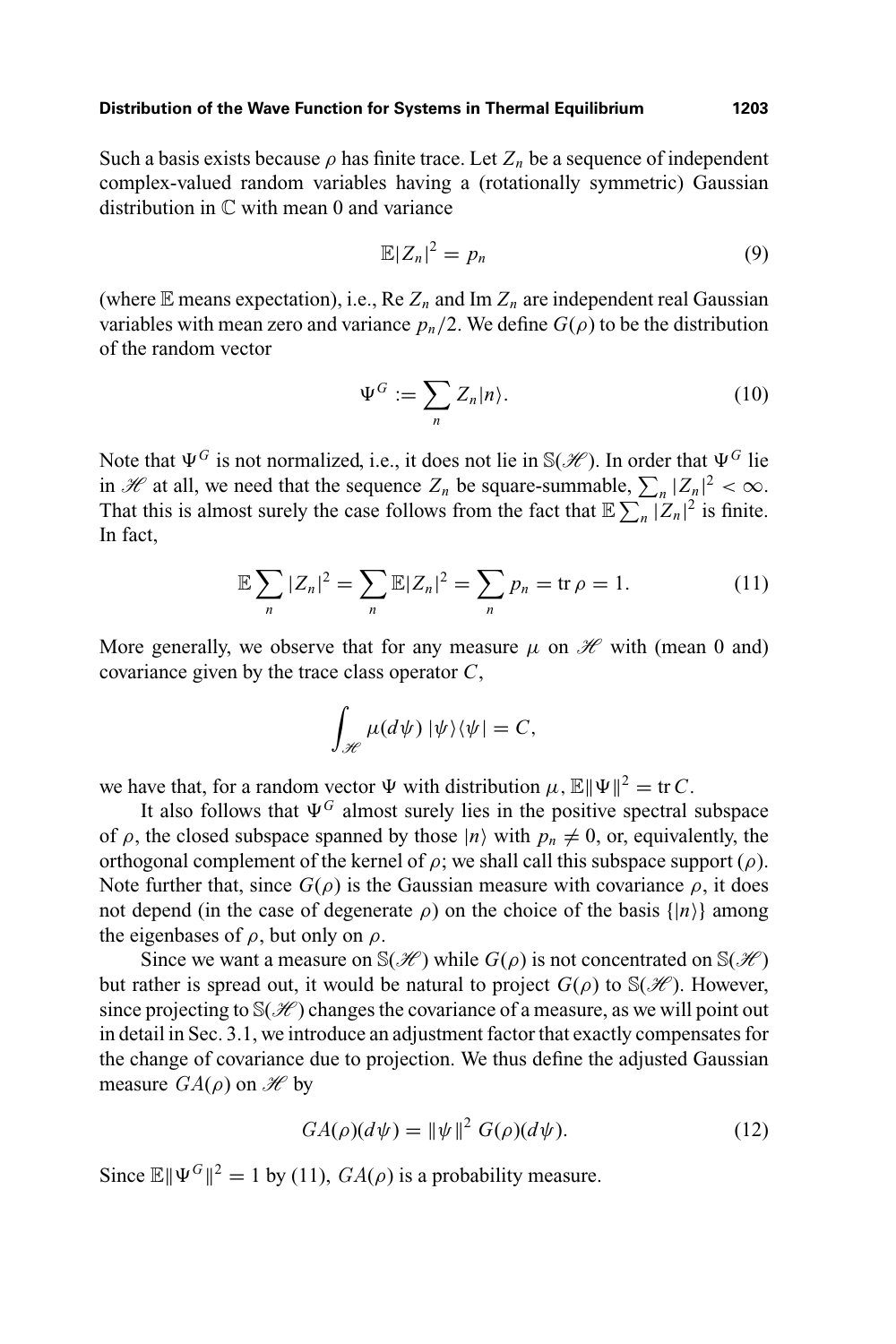Let  $\Psi^{GA}$  be a  $GA(\rho)$ -distributed random vector. We define  $GAP(\rho)$  to be the distribution of

$$
\Psi^{GAP} := \frac{\Psi^{GA}}{\|\Psi^{GA}\|} = P(\Psi^{GA})
$$
\n(13)

with *P* the projection to the unit sphere (i.e., the normalization of a vector),

$$
P: \mathscr{H} \setminus \{0\} \to \mathbb{S}(\mathscr{H}), \quad P(\psi) = \|\psi\|^{-1}\psi. \tag{14}
$$

Putting (13) differently, for a subset  $B \subseteq \mathcal{S}(\mathcal{H})$ ,

$$
GAP(\rho)(B) = GA(\rho)(\mathbb{R}^+B) = \int_{\mathbb{R}^+B} G(\rho)(d\psi) \|\psi\|^2 \tag{15}
$$

where  $\mathbb{R}^+$  *B* denotes the cone through *B*. More succinctly,

 $GAP(\rho) = P_*(GA(\rho)) = GA(\rho) \circ P^{-1}$  (16)

where  $P_*$  denotes the action of  $P$  on measures.

More generally, one can define for any measure  $\mu$  on  $\mathcal H$  the "adjust-andproject" procedure: let  $A(\mu)$  be the adjusted measure  $A(\mu)(d\psi) = ||\psi||^2 \mu(d\psi)$ ; then the adjusted-and-projected measure is  $P_*(A(\mu)) = A(\mu) \circ P^{-1}$ , thus defining a mapping  $P_* \circ A$  from the measures on  $\mathcal{H}$  with  $\int \mu(d\psi) ||\psi||^2 = 1$  to the probability measures on  $\mathcal{S}(\mathcal{H})$ . We then have that  $GAP(\rho) = P_*(A(G(\rho)))$ .

We remark that  $\Psi^{GAP}$ , too, lies in support (ρ) almost surely, and that  $P(\Psi^G)$ does *not* have distribution  $GAP(\rho)$ —nor covariance  $\rho$  (see Sec. 3.1).

We can be more explicit in the case that  $\rho$  has finite rank  $k = \dim \text{support}(\rho)$ , e.g. for finite-dimensional  $\mathcal{H}$ : then there exists a Lebesgue volume measure  $\lambda$  on support( $\rho$ ) =  $\mathbb{C}^k$  and we can specify the densities of  $G(\rho)$  and  $GA(\rho)$ ,

$$
\frac{dG(\rho)}{d\lambda}(\psi) = \frac{1}{\pi^k \det \rho_+} \exp(-\langle \psi | \rho_+^{-1} | \psi \rangle),\tag{17a}
$$

$$
\frac{dGA(\rho)}{d\lambda}(\psi) = \frac{\|\psi\|^2}{\pi^k \det \rho_+} \exp(-\langle \psi | \rho_+^{-1} | \psi \rangle),\tag{17b}
$$

with  $\rho_+$  the restriction of  $\rho$  to support( $\rho$ ). Similarly, we can express  $GAP(\rho)$ relative to the  $(2k - 1)$ -dimensional surface measure *u* on S(support(*ρ*)),

$$
\frac{dGAP(\rho)}{du}(\psi) = \frac{1}{\pi^k \det \rho_+} \int_0^\infty dr \ r^{2k-1} r^2 \exp(-r^2 \langle \psi | \rho_+^{-1} | \psi \rangle) \tag{18a}
$$

$$
= \frac{k!}{2\pi^k \det \rho_+} \langle \psi | \rho_+^{-1} | \psi \rangle^{-k-1}.
$$
 (18b)

We note that

$$
GAP(\rho_{E,\delta}) = u_{E,\delta},\tag{19}
$$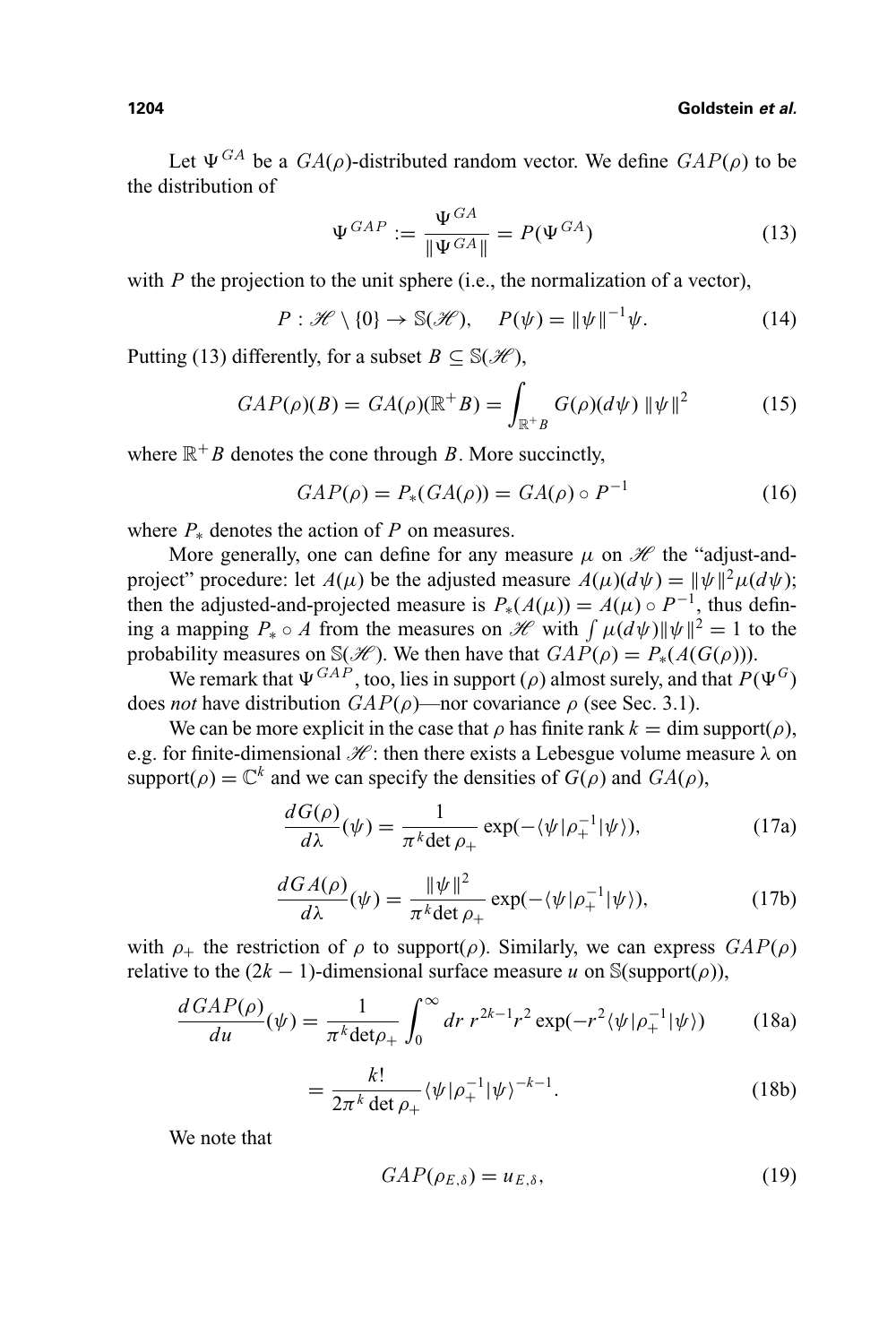where  $\rho_{E,\delta}$  is the microcanonical density matrix given in (2) and  $u_{E,\delta}$  is the microcanonical measure.

#### **3. PROPERTIES OF** *GAP***(***ρ***)**

In this section we prove the following properties of  $GAP(\rho)$ :

**Property 1.** *The density matrix associated with*  $GAP(\rho)$  *in the sense of (1) is*  $\rho$ *, i.e.,*  $\rho_{GAP(\rho)} = \rho$ *.* 

**Property 2.** *The association*  $\rho \mapsto \text{GAP}(\rho)$  *is covariant: For any unitary operator*  $U$  *on*  $H$ *,* 

$$
U_* \, GAP(\rho) = \, GAP(U\rho U^*) \tag{20}
$$

*where*  $U^* = U^{-1}$  *is the adjoint of*  $U$  *and*  $U_*$  *is the action of*  $U$  *on measures,*  $U_*\mu = \mu \circ U^{-1}$ . In particular,  $GAP(\rho)$  is stationary under any unitary evolution *that preserves* ρ*.*

**Property 3.** *If*  $\Psi \in \mathcal{H}_1 \otimes \mathcal{H}_2$  *has distribution*  $GAP(\rho_1 \otimes \rho_2)$  *then, for any basis*  $\{ |q_2\rangle \}$  *of*  $\mathcal{H}_2$ *, the conditional wave function*  $\Psi_1$  *has distribution*  $GAP(\rho_1)$ *. ("GAP of a product density matrix has GAP marginal.")*

We will refer to Property 3 by saying that the family of GAP measures is *hereditary*. We note that when  $\Psi \in \mathcal{H}_1 \otimes \mathcal{H}_2$  has distribution  $GAP(\rho)$  and  $\rho$  is not a tensor product, the distribution of  $\Psi_1$  need not be  $GAP(\rho_1^{\text{red}})$  (as we will show after the proof of Property 3).

Before establishing these properties let us formulate what they say about our candidate  $GAP(\rho_{\beta})$  for the canonical distribution. As a consequence of Property 1, the density matrix arising from  $\mu = \frac{GAP(\rho_{\beta})}{P(\rho_{\beta})}$  in the sense of (1) is the density matrix  $\rho_{\beta}$ . As a consequence of Property 2,  $GAP(\rho_{\beta})$  is stationary, i.e., invariant under the unitary time evolution generated by *H*. As a consequence of Property 3, if  $\Psi \in \mathcal{H} = \mathcal{H}_1 \otimes \mathcal{H}_2$  has distribution  $GAP(\rho_{\mathcal{H},H,\beta})$  and systems 1 and 2 are decoupled,  $H = H_1 \otimes I_2 + I_1 \otimes H_2$ , where  $I_i$  is the identity on  $\mathcal{H}_i$ , then the conditional wave function  $\Psi_1$  of system 1 has a distribution (in  $\mathcal{H}_1$ ) of the same kind with the same inverse temperature β, namely  $GAP(\rho_{\mathcal{H},H_1,\beta})$ . This fits well with our claim that  $GAP(\rho_{\beta})$  is the thermal equilibrium distribution since one would expect that if a system is in thermal equilibrium at inverse temperature  $\beta$ then so are its subsystems.

We conjecture that the family of GAP measures is the only family of measures satisfying Properties 1–3. This conjecture is formulated in detail, and established for suitably continuous families of measures, in Sec. 6.2.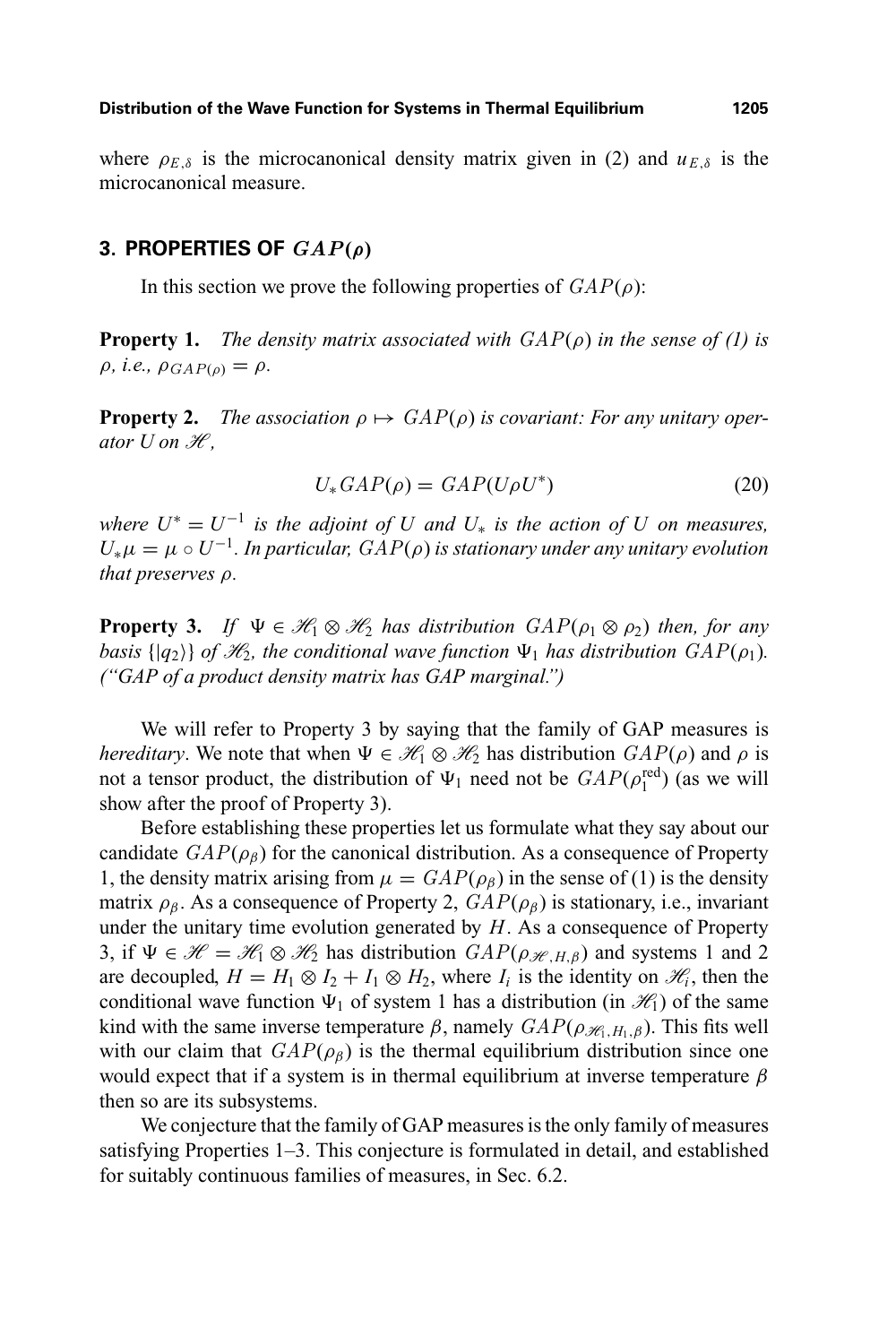The following lemma, proven in Sec. 3.3, is convenient for showing that a random wave function is GAP-distributed:

**Lemma 1.** Let  $\Omega$  be a measurable space,  $\mu$  a probability measure on  $\Omega$ , and  $\Psi : \Omega \to \mathcal{H}$  a Hilbert-space-valued function. If  $\Psi(\omega)$  is  $G(\rho)$ -distributed with *respect to*  $\mu(d\omega)$ , then  $\Psi(\omega)/\|\Psi(\omega)\|$  is  $GAP(\rho)$ -distributed with respect to  $\|\Psi(\omega)\|^2 \mu(d\omega)$ .

#### **3.1. The Density Matrix**

In this subsection we establish Property 1. We then add a remark on the covariance matrix.

**Proof of Property 1.** From (1) we find that

$$
\rho_{GAP(\rho)} = \int_{\mathbb{S}(\mathscr{H})} GAP(\rho)(d\psi)|\psi\rangle\langle\psi| = \mathbb{E}(|\Psi^{GAP}\rangle\langle\Psi^{GAP}|)
$$
  

$$
\stackrel{\text{(13)}}{=} \mathbb{E}(|\Psi^{GA}|^{-2}|\Psi^{GA}\rangle\langle\Psi^{GA}|) = \int_{\mathscr{H}} GA(\rho)(d\psi) \|\psi\|^{-2}|\psi\rangle\langle\psi|
$$
  

$$
\stackrel{\text{(12)}}{=} \int_{\mathscr{H}} G(\rho)(d\psi)|\psi\rangle\langle\psi| = \rho
$$

because  $\int_{\mathcal{H}} G(\rho)(d\psi)|\psi\rangle\langle\psi|$  is the covariance matrix of  $G(\rho)$ , which is  $\rho$ . (A number above an equal sign refers to the equation used to obtain the equality.)  $\Box$ 

## 3.1.1. Remark on the Covariance Matrix

The equation  $\rho_{GAP(\rho)} = \rho$  can be understood as expressing that  $GAP(\rho)$ and  $G(\rho)$  have the same covariance. For a probability measure  $\mu$  on  $\mathcal{H}$  with mean 0 that need not be concentrated on  $\mathcal{S}(\mathcal{H})$ , the covariance matrix  $C_u$  is given by

$$
C_{\mu} = \int_{\mathcal{H}} \mu(d\phi) \, |\phi\rangle\langle\phi|.
$$
 (21)

Suppose we want to obtain from  $\mu$  a probability measure on  $\mathcal{S}(\mathcal{H})$  having the same covariance. The projection  $P_*\mu$  of  $\mu$  to S( $\mathcal{H}$ ), defined by  $P_*\mu(B) =$  $\mu(\mathbb{R}^+B)$  for  $B \subseteq \mathbb{S}(\mathcal{H})$ , is not what we want, as it has covariance

$$
C_{P_{*}\mu} = \int_{\mathbb{S}(\mathscr{H})} P_{*}\mu(d\psi) \, |\psi\rangle\langle\psi| = \int_{\mathscr{H}} \mu(d\phi) \, |\phi||^{-2}|\phi\rangle\langle\phi| \neq C_{\mu}.
$$

However,  $P_*(A(\mu))$  does the job: it has the same covariance. As a consequence, a naturally distinguished measure on  $\mathcal{S}(\mathcal{H})$  with given covariance is the Gaussian adjusted projected measure, the GAP measure, with the given covariance.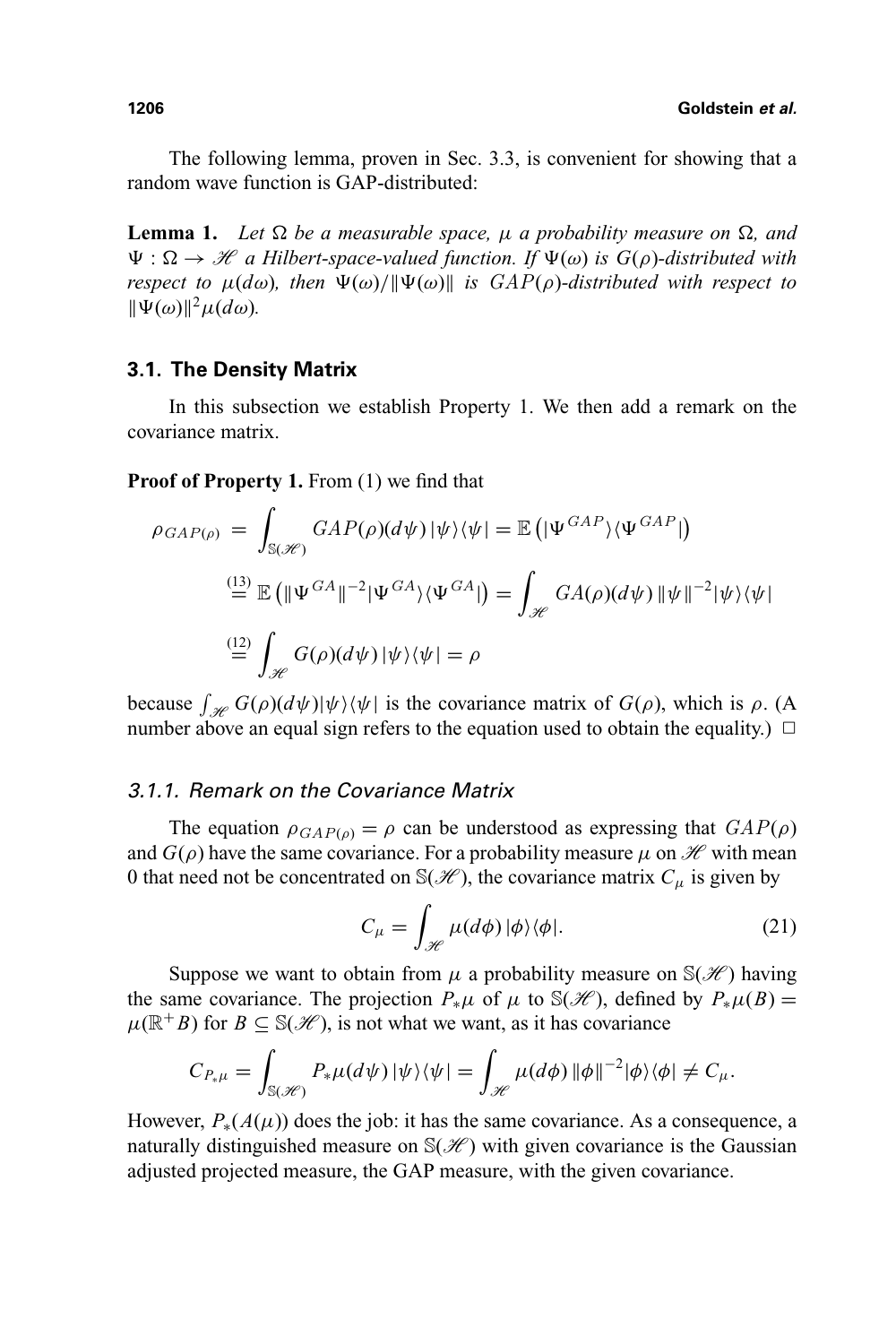#### **3.2. GAP(***ρ***) is Covariant**

We establish Property 2 and then discuss in more general terms under which conditions a measure on  $\mathbb{S}(\mathcal{H})$  is stationary.

**Proof of Property 2**. Under a unitary transformation *U*, a Gaussian measure with covariance matrix *C* transforms into one with covariance matrix *UCU*<sup>∗</sup>. Since  $\|U\phi\|^2 = \|\phi\|^2$ , *GA(C)* transforms into *GA(UCU<sup>\*</sup>)*; that is,  $U\Psi_C^{GA}$  and  $\Psi_{UC}^{GA}$  $||U\varphi|| = ||\varphi||$ ,  $G_A(U, U)$  transforms into  $G_A(U, U)$ ; that is,  $U\Psi_C^*$  and  $\Psi_{UCU^*}$  are equal in distribution, and since  $||U\Psi_C^{GAP}|| = ||\Psi_C^{GAP}||$ , we have that  $U\Psi_C^{GAP}$ and  $\Psi_{UCU*}^{GAP}$  are equal in distribution. In other words,  $GAP(C)$  transforms into  $GAP(UCU^*)$ , which is what we claimed in (20).

#### 3.2.1. Stationarity

In this subsection we discuss a criterion for stationarity under the evolution generated by  $H = \sum_{n} E_n |n\rangle\langle n|$ . Consider the following property of a sequence of complex random variables *Zn*:

The phases  $Z_n/|Z_n|$ , when they exist, are independent of the moduli  $|Z_n|$ 

and of each other, and are uniformly distributed on  $\mathbb{S}^1 = \{e^{i\theta} : \theta \in \mathbb{R}\}\$ . (22)

(The phase  $Z_n/|Z_n|$  exists when  $Z_n \neq 0$ .) Condition (22) implies that the distribution of the random vector  $\Psi = \sum_n Z_n |n\rangle$  is stationary, since  $Z_n(t) =$  $\exp(-i E_n t/\hbar) Z_n(0)$ . Note also that (22) implies that the distribution has mean 0.

We show that the  $Z_n = \langle n | \Psi^{GAP} \rangle$  have property (22). To begin with, the  $Z_n = \langle n | \Psi^G \rangle$  obviously have this property since they are independent Gaussian variables. Since the density of  $GA(\rho)$  relative to  $G(\rho)$  is a function of the moduli alone, also the  $Z_n = \langle n | \Psi^{GA} \rangle$  satisfy (22). Finally, since the  $|\langle n | \Psi^{GAP} \rangle|$  are functions of the  $|\langle n|\Psi^{GA}\rangle|$  while the phases of the  $\langle n|\Psi^{GAP}\rangle$  equal the phases of the  $\langle n|\Psi^{GA}\rangle$ , also the  $Z_n = \langle n|\Psi^{GAP}\rangle$  satisfy (22).

We would like to add that (22) is not merely a sufficient, but also almost a necessary condition (and *morally* a necessary condition) for stationarity. Since for any  $\Psi$ , the moduli  $|Z_n| = |\langle n | \Psi \rangle|$  are constants of the motion, the evolution of  $\Psi$ takes place in the (possibly infinite-dimensional) torus

$$
\left\{\sum_{n}|Z_{n}|e^{i\theta_{n}}\left|n\right\rangle:0\leq\theta_{n}<2\pi\right\}\cong\prod_{n:Z_{n}\neq0}\mathbb{S}^{1},\tag{23}
$$

contained in  $\mathcal{S}(\mathcal{H})$ . Independent uniform phases correspond to the uniform measure  $\lambda$  on  $\prod_n \mathbb{S}^1$ .  $\lambda$  is the only stationary measure if the motion on  $\prod_n \mathbb{S}^1$  is uniquely ergodic, and this is the case whenever the spectrum  ${E_n}$  of *H* is linearly independent over the rationals Q, i.e., when every finite linear combination  $\sum_{n} r_n E_n$  of eigenvalues with rational coefficients  $r_n$ , not all of which vanish, is nonzero, see Refs. 2, 26.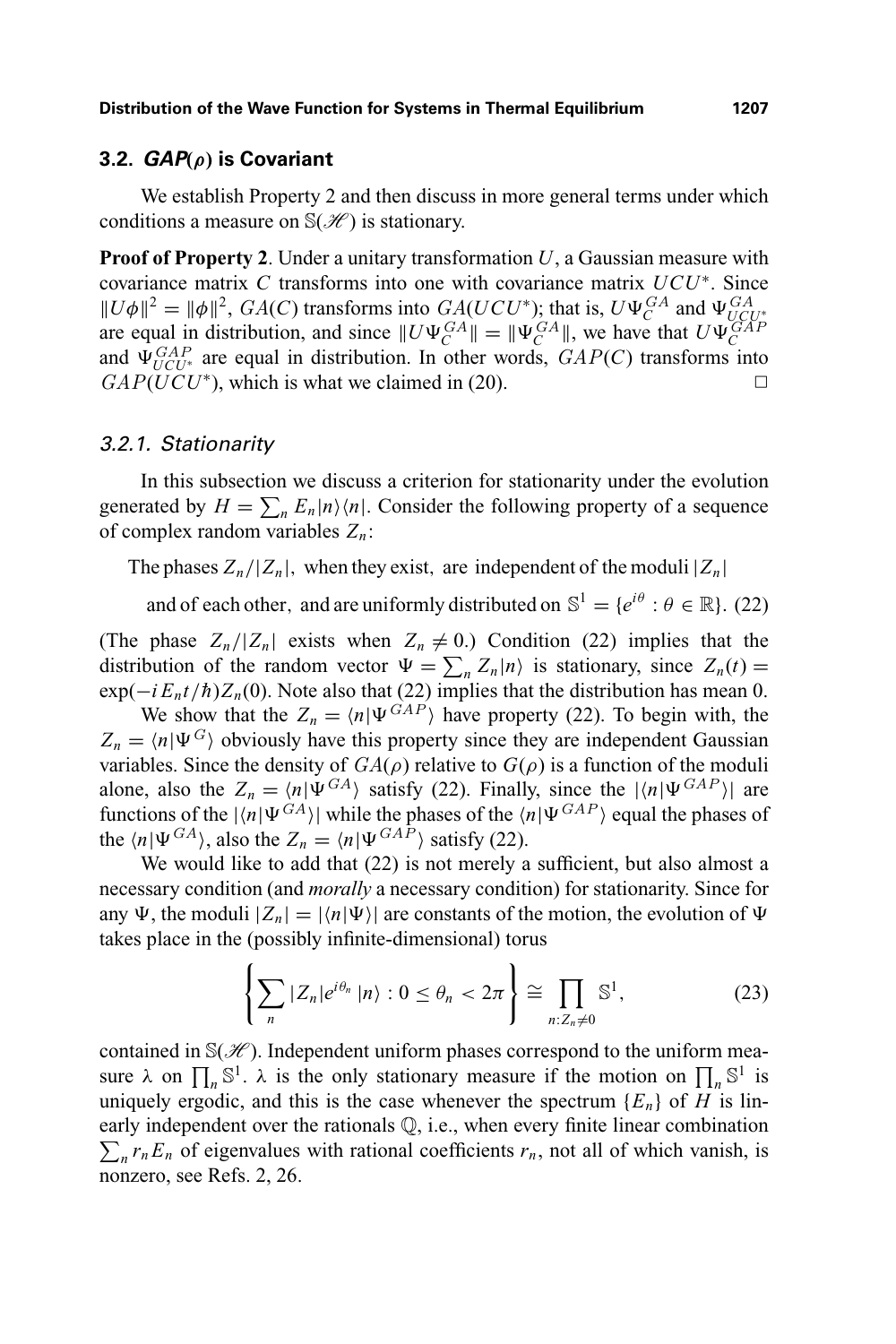This is true of generic Hamiltonians, so that  $\lambda$  is generically the unique stationary distribution on the torus. But even when the spectrum of *H* is linearly dependent, e.g. when there are degenerate eigenvalues, and thus further stationary measures on the torus exist, these further measures should not be relevant to thermal equilibrium measures, because of their instability against perturbations of *H*, see Refs. 1, 11.

The stationary measure  $\lambda$  on  $\prod_n \mathbb{S}^1$  corresponds, for given moduli  $|Z_n|$  or, equivalently, by setting  $|Z_n| = p(E_n)^{1/2}$  for a given probability measure p on the spectrum of *H*, to a stationary measure  $\lambda_p$  on  $\mathbb{S}(\mathcal{H})$  that is concentrated on the embedded torus (23). The measures  $\lambda_p$  are (for generic *H*) the extremal stationary measures, i.e., the extremal elements of the convex set of stationary measures, of which all other stationary measures are mixtures.

#### **3.3. GAP Measures and Gaussian Measures**

Lemma 1 is more or less immediate from the definition of  $GAP(\rho)$ . A more detailed proof looks like this:

**Proof of Lemma 1.** By assumption the distribution  $\mu \circ \Psi^{-1}$  of  $\Psi$  with respect to  $\mu$ is *G*( $\rho$ ). Thus for the distribution of  $\Psi$  with respect to  $\mu'(d\omega) = \|\Psi(\omega)\|^2 \mu(d\omega)$ , we have  $\mu' \circ \Psi^{-1}(d\psi) = ||\psi||^2 \mu \circ \Psi^{-1}(d\psi) = ||\psi||^2 G(\rho)(d\psi) = GA(\rho)(d\psi)$ . Thus,  $P(\Psi(\omega))$  has distribution  $P_* GA(\rho) = GAP(\rho)$ .

#### **3.4. Generalized Bases**

We have already remarked in the introduction that the orthonormal basis  $\{ |q_2\rangle \}$  of  $\mathcal{H}_2$ , used in the definition of the conditional wave function, could be a *generalized* basis, such as a "continuous" basis, for which it is appropriate to write

$$
I_2 = \int dq_2 \, |q_2\rangle\langle q_2|
$$

instead of the "discrete" notation

$$
I_2 = \sum_{q_2} |q_2\rangle\langle q_2|
$$

we used in  $(4)$ – $(7)$ .

We wish to elucidate this further. A generalized orthonormal basis { $|q_2\rangle$  :  $q_2 \in$  $\mathcal{Q}_2$  indexed by the set  $\mathcal{Q}_2$  is mathematically defined by a unitary isomorphism  $\mathcal{H}_2 \rightarrow L^2(\mathcal{Q}_2, dq_2)$ , where  $dq_2$  denotes a measure on  $\mathcal{Q}_2$ . We can think of  $\mathcal{Q}_2$  as the configuration space of system 2; as a typical example, system 2 may consist of  $N_2$  particles in a box  $\Lambda \subseteq \mathbb{R}^3$ , so that its configuration space is  $\mathcal{Q}_2 = \Lambda^{N_2}$  with *dq*<sup>2</sup> the Lebesgue measure (which can be regarded as obtained by combining *N*<sup>2</sup>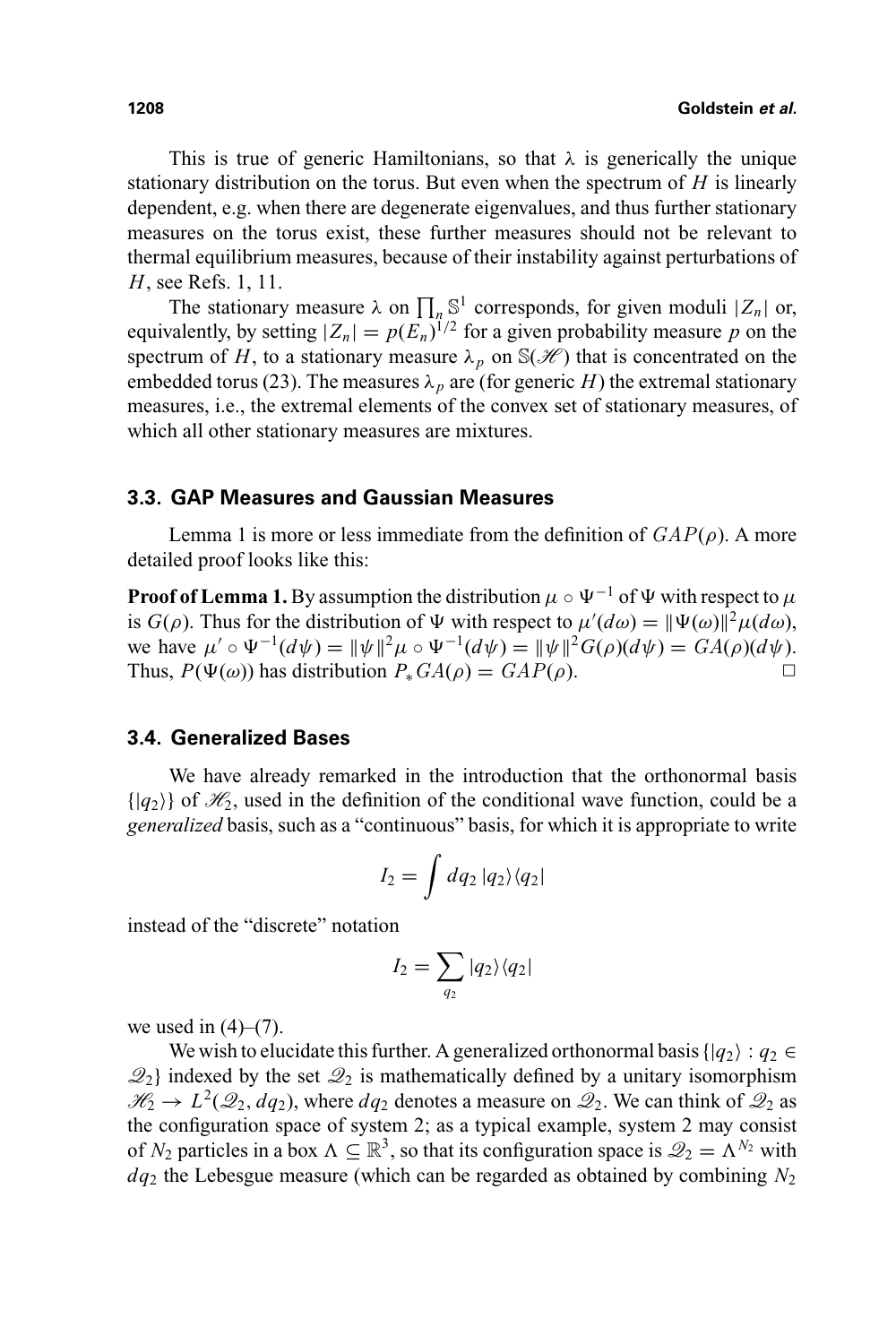copies of the volume measure on  $\mathbb{R}^3$ <sup>3</sup>. The formal ket  $|q_2\rangle$  then means the delta function centered at  $q_2$ ; it is to be treated as (though strictly speaking it is not) an element of  $\mathcal{H}_2$ .

The definition of the conditional wave function  $\Psi_1$  then reads as follows: The vector  $\psi \in \mathcal{H}_1 \otimes \mathcal{H}_2$  can be regarded, using the isomorphism  $\mathcal{H}_2 \rightarrow$  $L^2(\mathcal{Q}_2, dq_2)$ , as a function  $\psi : \mathcal{Q}_2 \to \mathcal{H}_1$ . Equation (4) is to be understood as meaning

$$
\Psi_1 = \mathcal{N}\psi(Q_2) \tag{24}
$$

where

$$
\mathcal{N} = \mathcal{N}(\psi, Q_2) = ||\psi(Q_2)||^{-1}
$$

is the normalizing factor and  $Q_2$  is a random point in  $\mathcal{Q}_2$ , chosen with the quantum distribution

$$
\mathbb{P}(Q_2 \in dq_2) = \|\psi(q_2)\|^2 dq_2,\tag{25}
$$

which is how (5) is to be understood in this setting. As  $\psi$  is defined only up to changes on a null set in  $\mathcal{Q}_2$ ,  $\Psi_1$  may not be defined for a particular  $Q_2$ . Its distribution in  $\mathcal{H}_1$ , however, is defined unambiguously by (24). In the most familiar setting with  $\mathcal{H}_1 = L^2(\mathcal{Q}_1, dq_1)$ , we have that  $(\psi(Q_2))(q_1) = \psi(q_1, Q_2)$ .

In the following, we will allow generalized bases and use continuous instead of discrete notation, and set  $\langle Q_2|\psi\rangle = \psi(Q_2)$ .

#### **3.5. Distribution of the Wave Function of a Subsystem**

**Proof of Property 3.** The proof is divided into four steps.

*Step 1.* We can assume that  $\Psi = P(\Psi^{GA})$  where  $\Psi^{GA}$  is a  $GA(\rho)$ -distributed random vector in  $\mathcal{H} = \mathcal{H}_1 \otimes \mathcal{H}_2$ . We then have that  $\Psi_1 = P_1(\langle Q_2 | \Psi \rangle) =$  $P_1(\langle Q_2 | \Psi^{GA} \rangle)$  where  $P_1$  is the normalization in  $\mathcal{H}_1$ , and where the distribution of  $Q_2$ , given  $\Psi^{GA}$ , is

$$
\mathbb{P}(Q_2 \in dq_2 |\Psi^{GA}) = \frac{\| \langle q_2 | \Psi^{GA} \rangle \|^2}{\| \Psi^{GA} \|^2} dq_2.
$$

 $8$  In fact, in the original definition of the conditional wave function in Ref. 6,  $q_2$  was supposed to be the *configuration*, corresponding to the positions of the particles belonging to system 2. For our purposes here, however, the physical meaning of the *q*<sup>2</sup> is irrelevant, so that any generalized orthonormal basis of  $H_2$  can be used.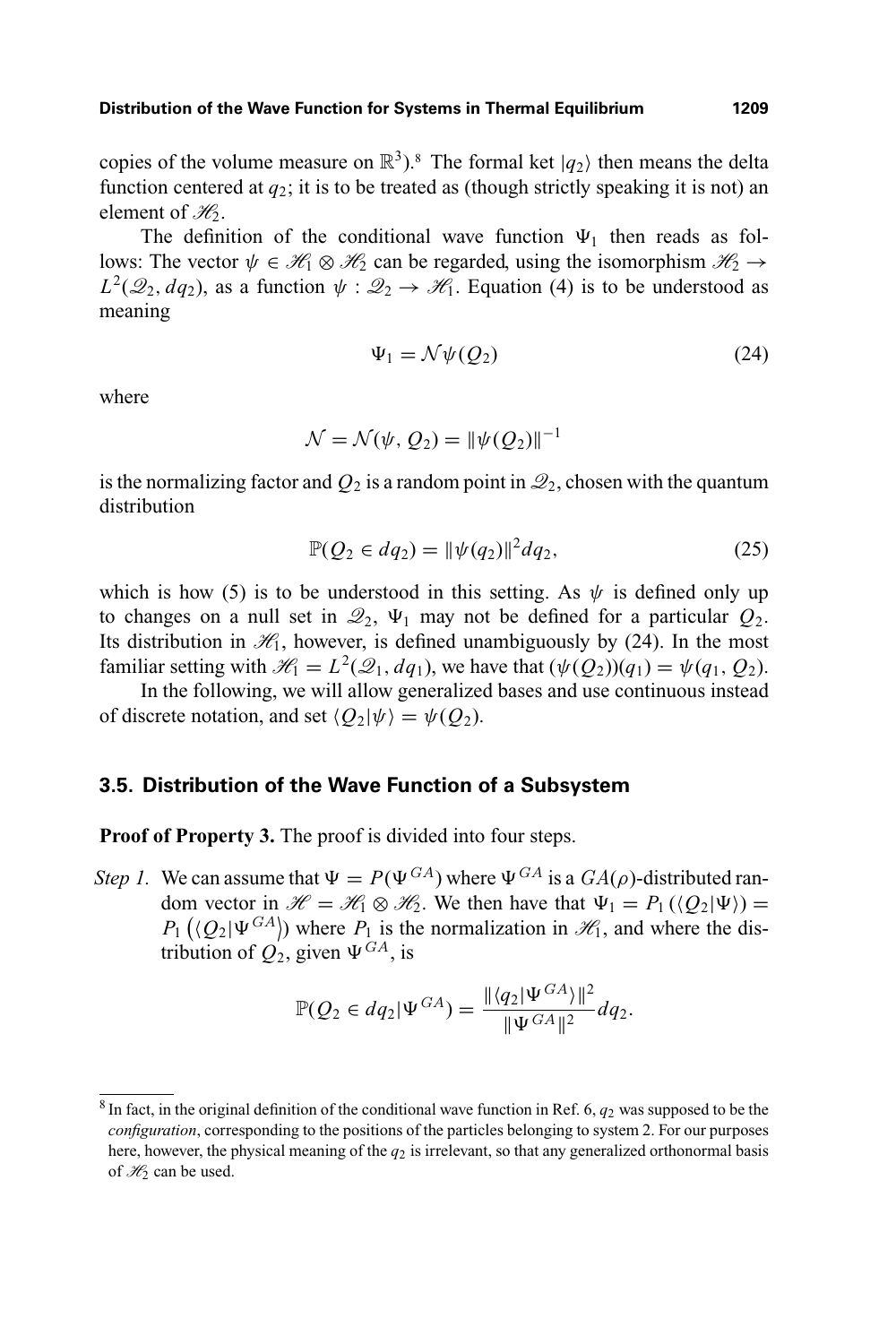$\Psi^{GA}$  and  $Q_2$  have a joint distribution given by the following measure  $\nu$ on  $\mathscr{H} \times \mathscr{Q}_2$ :

$$
\nu(d\psi \times dq_2) = \|\langle q_2|\psi\rangle\|^2 G(\rho)(d\psi) dq_2.
$$
 (26)

Thus, what needs to be shown is that with respect to  $\nu$ ,  $P_1(\langle q_2 | \psi \rangle)$  is  $GAP(\rho_1)$ -distributed.

*Step 2.* If  $\Psi \in \mathcal{H}_1 \otimes \mathcal{H}_2$  *is*  $G(\rho_1 \otimes \rho_2)$ -distributed and  $q_2 \in \mathcal{Q}_2$  *is fixed, then the random vector*  $f(q_2) \langle q_2 | \Psi \rangle \in \mathcal{H}_1$  with  $f(q_2) = \langle q_2 | \rho_2 | q_2 \rangle^{-1/2}$  is  $G(\rho_1)$ *distributed.* This follows, more or less, from the fact that a subset of a set of jointly Gaussian random variables is also jointly Gaussian, together with the observation that the covariance of  $\langle q_2 | \Psi \rangle$  is

$$
\int_{\mathscr{H}} G(\rho_1 \otimes \rho_2)(d\psi) \langle q_2 | \psi \rangle \langle \psi | q_2 \rangle = \langle q_2 | \rho_1 \otimes \rho_2 | q_2 \rangle = \rho_1 \langle q_2 | \rho_2 | q_2 \rangle.
$$

More explicitly, pick an orthonormal basis  $\{|n_i\rangle\}$  of  $\mathcal{H}_i$  consisting of eigenvectors of  $\rho_i$  with eigenvalues  $p_{n_i}^{(i)}$ , and note that the vectors  $|n_1, n_2\rangle := |n_1\rangle \otimes |n_2\rangle$  form an orthonormal basis of  $\mathcal{H} = \mathcal{H}_1 \otimes \mathcal{H}_2$  consisting of eigenvectors of  $\rho_1 \otimes \rho_2$  with eigenvalues  $p_{n_1,n_2} = p_{n_1}^{(1)} p_{n_2}^{(2)}$ . Since the random variables  $Z_{n_1,n_2} := \langle n_1, n_2 | \Psi \rangle$  are independent Gaussian random variables with mean zero and variances  $\mathbb{E}|Z_{n_1,n_2}|^2 = p_{n_1,n_2}$  so are their linear combinations

$$
Z_{(1)n_1} := \langle n_1 | f(q_2) \Psi(q_2) \rangle = f(q_2) \sum_{n_2} \langle q_2 | n_2 \rangle Z_{n_1, n_2}
$$

with variances (because variances add when adding independent Gaussian random variables)

$$
\mathbb{E}|Z_{(1)n_1}|^2 = f^2(q_2) \sum_{n_2} |\langle q_2 | n_2 \rangle|^2 \mathbb{E}|Z_{n_1,n_2}|^2
$$

$$
= p_{n_1}^{(1)} \frac{\sum_{n_2} |\langle q_2 | n_2 \rangle|^2 p_{n_2}^{(2)}}{\langle q_2 | \rho_2 | q_2 \rangle} = p_{n_1}^{(1)}.
$$

Thus  $f(q_2) \langle q_2 | \Psi \rangle$  is  $G(\rho_1)$ -distributed, which completes step 2.

- *Step 3. If*  $\Psi \in \mathcal{H}_1 \otimes \mathcal{H}_2$  *is G*( $\rho_1 \otimes \rho_2$ )-*distributed and*  $Q_2 \in \mathcal{Q}_2$  *is random with any distribution, then the random vector*  $f(Q_2)(Q_2|\Psi)$  is  $G(\rho_1)$ *distributed.* This is a trivial consequence of step 2.
- *Step 4.* Apply Lemma 1 as follows. Let  $\Omega = \mathcal{H} \times \mathcal{Q}_2$ ,  $\Psi(\omega) = \Psi(\psi, q_2) =$  $f(q_2)\langle q_2|\psi\rangle$ , and  $\mu(d\psi \times dq_2) = G(\rho)(d\psi)\langle q_2|\rho_2|q_2\rangle dq_2$  (which means that  $q_2$  and  $\psi$  are independent). By step 3, the hypothesis of Lemma 1 (for  $\rho = \rho_1$ ) is satisfied, and thus  $P_1(\Psi) = P_1(\langle q_2 | \psi \rangle)$  is  $GAP(\rho_1)$ -distributed with respect to

$$
\|\Psi(\omega)\|^2 \mu(d\omega) = f^2(q_2) \|\langle q_2|\psi\rangle\|^2 G(\rho)(d\psi) \langle q_2|\rho_2|q_2\rangle dq_2 = \nu(d\omega),
$$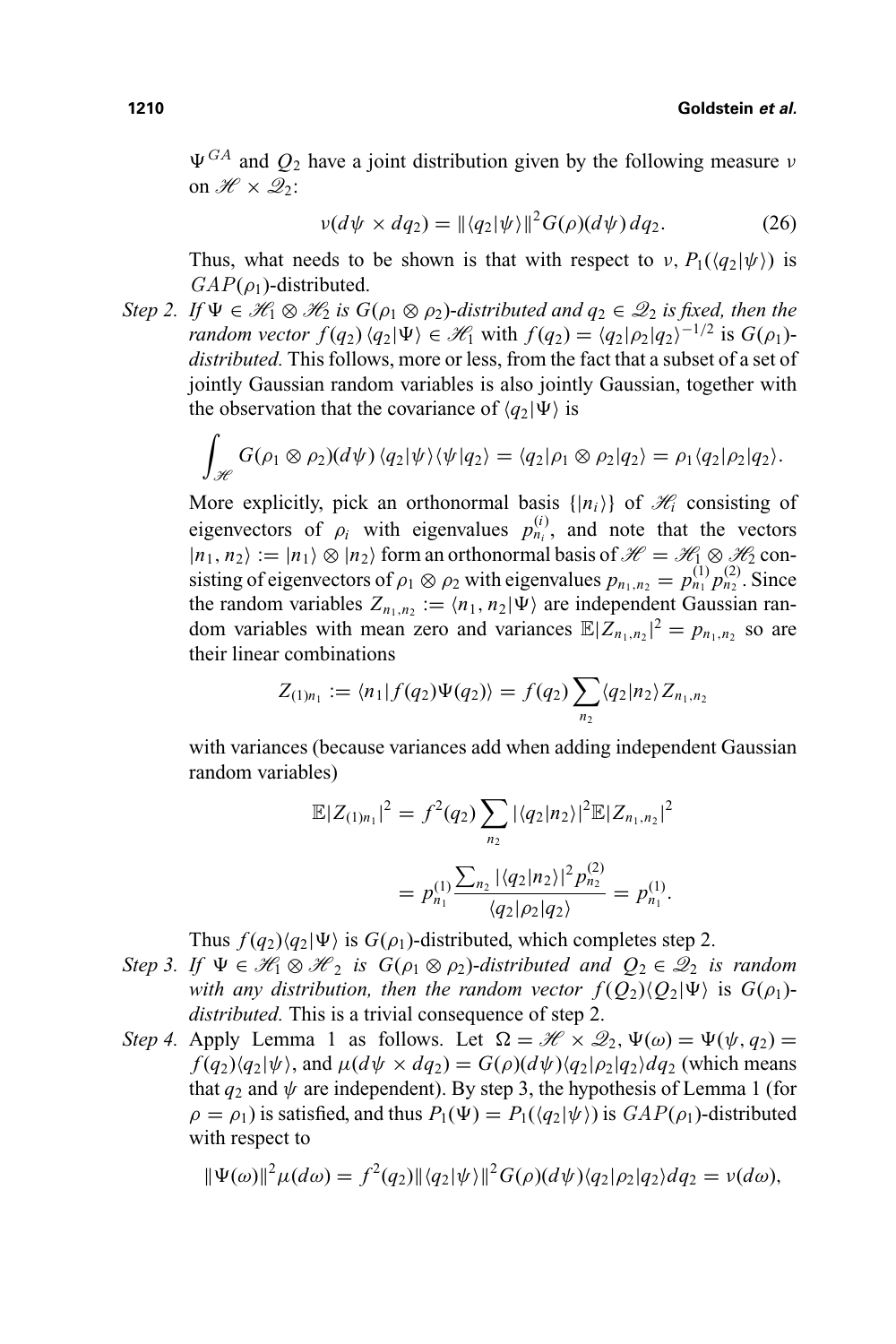where we have used that  $f^2(q_2) = \langle q_2 | \rho_2 | q_2 \rangle^{-1}$ . But this is, according to step 1, what we needed to show.  $\Box$ 

To verify the statement after Property 3, consider the density matrix  $\rho =$  $|\Phi\rangle\langle\Phi|$  for a pure state  $\Phi$  of the form  $\Phi = \sum_n \sqrt{p_n} \psi_n \otimes \phi_n$ , where  $\{\psi_n\}$  and  $\{\phi_n\}$ are respectively orthonormal bases for  $\mathcal{H}_1$  and  $\mathcal{H}_2$  and the  $p_n$  are nonnegative with  $\sum_{n} p_n = 1$ . Then a  $GAP(\rho)$ -distributed random vector  $\Psi$  coincides with  $\Phi$  up to a random phase, and so  $\rho_1^{\text{red}} = \sum_n p_n |\psi_n\rangle \langle \psi_n|$ . Choosing for  $\{|q_2\rangle\}$  the basis  $\{\phi_n\}$ , the distribution of  $\Psi_1$  is not  $GAP(\rho_1^{\text{red}})$  but rather is concentrated on the eigenvectors of  $\rho_1^{\text{red}}$ . When the  $p_n$  are pairwise-distinct this measure is the measure  $EIG(\rho_1^{\text{red}})$  we define in Sec. 6.1.1.

# **4. MICROCANONICAL DISTRIBUTION FOR A LARGE SYSTEM IMPLIES THE DISTRIBUTION** *GAP***(***ρβ***) FOR A SUBSYSTEM**

In this section we use Property 3, i.e., the fact that GAP measures are hereditary, to show that  $GAP(\rho_{\beta})$  is the distribution of the conditional wave function of a system coupled to a heat bath when the wave function of the composite is distributed microcanonically, i.e., according to  $u_{E,\delta}$ .

Consider a system with Hilbert space  $\mathcal{H}_1$  coupled to a heat bath with Hilbert space  $\mathcal{H}_2$ . Suppose the composite system has a random wave function  $\Psi \in \mathcal{H}$  =  $\mathcal{H}_1 \otimes \mathcal{H}_2$  whose distribution is microcanonical,  $u_{E,\delta}$ . Assume further that the coupling is negligibly small, so that we can write for the Hamiltonian

$$
H = H_1 \otimes I_2 + I_1 \otimes H_2,\tag{27}
$$

and that the heat bath is large (so that the energy levels of  $H_2$  are very close).

It is a well known fact that for macroscopic systems different equilibrium ensembles, for example the microcanonical and the canonical, give approximately the same answer for appropriate quantities. By this equivalence of ensembles,  $(17)$ we should have that  $\rho_{E,\delta} \approx \rho_{\beta}$  for suitable  $\beta = \beta(E)$ . Then, since  $GAP(\rho)$  depends continuously on  $\rho$ , we have that  $u_{E,\delta} = \frac{GAP(\rho_{E,\delta})}{\epsilon} \approx \frac{GAP(\rho_{\beta})}{\epsilon}$ . Thus we should have that the distribution of the conditional wave function  $\Psi_1$  of the system is approximately the same as would be obtained when  $\Psi$  is  $GAP(\rho_{\beta})$ -distributed. But since, by (27), the canonical density matrix is then of the form

$$
\rho_{\beta} = \rho_{\mathscr{H}, H, \beta} = \rho_{\mathscr{H}_1, H_1, \beta} \otimes \rho_{\mathscr{H}_2, H_2, \beta}, \tag{28}
$$

we have by Property 3 that  $\Psi_1$  is approximately  $GAP(\rho_{\mathcal{H}_1,H_1,\beta})$ -distributed, which is what we wanted to show.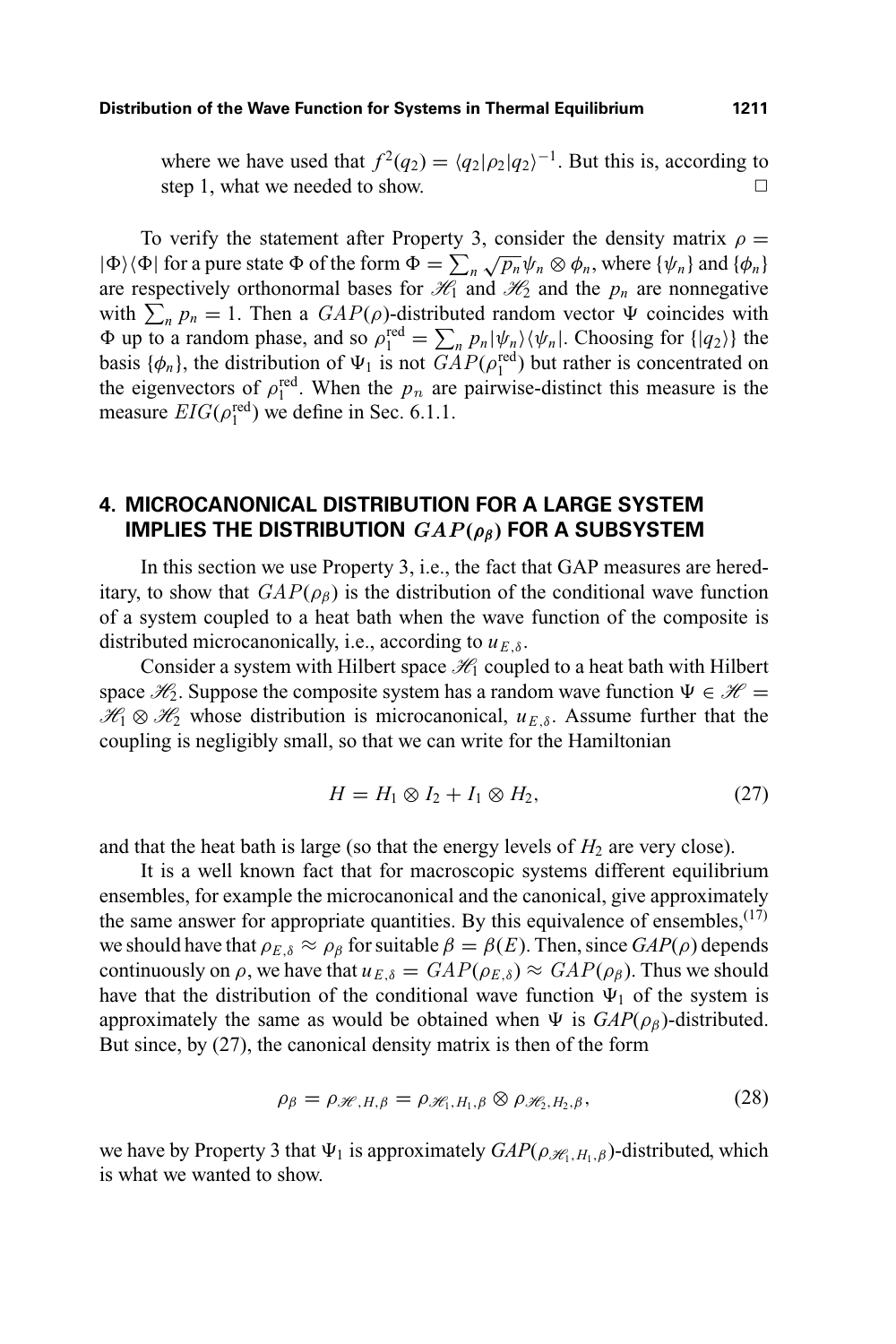# **5. TYPICALITY OF GAP MEASURES**

The previous section concerns the distribution of the conditional wave function  $\Psi_1$  arising from the microcanonical distribution of the wave function of the composite. It concerns, in other words, a *random* wave function of the composite. The result there is the analogue, on the level of measures on Hilbert space, of the well known result that if a microcanonical density matrix (2) is assumed for the composite, the reduced density matrix  $\rho_1^{\text{red}}$  of the system, defined as the partial trace tr<sub>2</sub>  $\rho_{E,\delta}$ , is canonical if the heat bath is large.<sup>(13)</sup>

As indicated in the introduction, a stronger statement about the canonical density matrix is in fact true, namely that for a *fixed* (nonrandom) wave function  $\psi$ of the composite which is typical with respect to  $u_{E,\delta}$ ,  $\rho_1^{\text{red}} \approx \rho_{\mathcal{H}_1,H_1,\beta}$  when the heat bath is large (see Refs. 8, 20, 21, 23; for a rigorous study of special cases of a similar question, see Ref. 24).<sup>9</sup> This stronger statement will be used in Sec. 5.2 to show that a similar statement holds for the distribution of  $\Psi_1$  as well, namely that it is approximately  $GAP(\rho_{\mathcal{H}_1,H_1,\beta})$ -distributed for a typical fixed  $\psi \in \mathcal{H}_{E,\delta}$  and basis  $\{ |q_2\rangle \}$  of  $\mathcal{H}_2$ . But we must first consider the distribution of  $\Psi_1$  for a typical  $\psi \in \mathscr{H}$ .

#### **5.1. Typicality of GAP Measures for a Subsystem of a Large System**

In this section we argue that for a typical wave function of a big system the conditional wave function of a small subsystem is approximately GAP-distributed, first giving a precise formulation of this result and then sketching its proof. We give the detailed proof in Ref. 9.

#### 5.1.1. Statement of the Result

Let  $\mathcal{H} = \mathcal{H}_1 \otimes \mathcal{H}_2$  where  $\mathcal{H}_1$  and  $\mathcal{H}_2$  have respective dimensions *k* and *m*, with  $k < m < \infty$ . For any given density matrix  $\rho_1$  on  $\mathcal{H}_1$ , consider the set

$$
\mathcal{R}(\rho_1) = \{ \psi \in \mathbb{S}(\mathcal{H}) : \rho_1^{\text{red}}(\psi) = \rho_1 \},\tag{29}
$$

where  $\rho_1^{\text{red}}(\psi) = \text{tr}_2|\psi\rangle\langle\psi|$  is the reduced density matrix for the wave function  $\psi$ . There is a natural notion of (normalized) uniform measure  $u_{\rho_1}$  on  $\mathcal{R}(\rho_1)$ ; we give its precise definition in Sec. 5.1.3.

We claim that for fixed *k* and large *m*, the distribution  $\mu_1^{\psi}$  of the conditional wave function  $\Psi_1$  of system 1, defined by (4) and (5) for a basis { $|q_2\rangle$ } of  $\mathcal{H}_2$ , is

<sup>&</sup>lt;sup>9</sup> It is a consequence of the results in Ref. 19 that when dim  $\mathcal{H}_2 \to \infty$ , the reduced density matrix becomes proportional to the identity on  $\mathcal{H}_1$  for typical wave functions relative to the uniform distribution on  $\mathcal{S}(\mathcal{H})$  (corresponding to  $u_{E,\delta}$  for  $E=0$  and  $H=0$ ).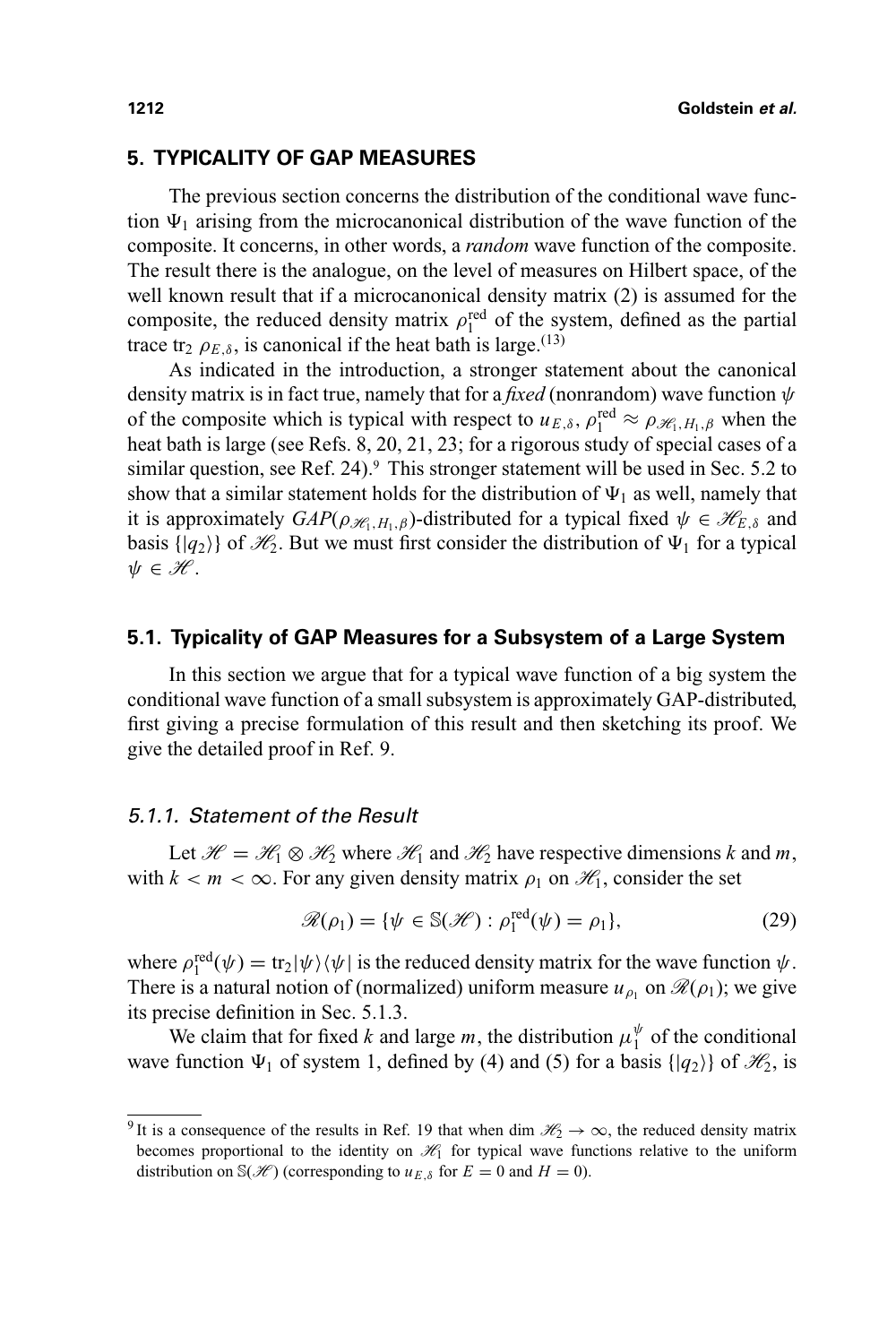close to  $GAP(\rho_1)$  for the overwhelming majority, relative to  $u_{\rho_1}$ , of vectors  $\psi \in \mathcal{H}$ with reduced density matrix  $\rho_1$ . More precisely:

*For every*  $\varepsilon > 0$  *and every bounded continuous function f*:  $\mathbb{S}(\mathcal{H}_1) \to \mathbb{R}$ ,

$$
u_{\rho_1}\left\{\psi\in\mathcal{R}(\rho_1):|\mu_1^{\psi}(f)-GAP(\rho_1)(f)|<\varepsilon\right\}\to 1\quad\text{as}\quad m\to\infty,\quad(30)
$$

*regardless of how the basis* {|*q*2} *is chosen.*

Here we use the notation

$$
\mu(f) := \int_{\mathbb{S}(\mathscr{H})} \mu(d\psi) f(\psi). \tag{31}
$$

#### 5.1.2. Measure on  $H$  Versus Density Matrix

It is important to resist the temptation to translate  $u_{\rho_1}$  into a density matrix in  $\mathcal{H}$ . As mentioned in the introduction, to every probability measure  $\mu$  on  $\mathbb{S}(\mathcal{H})$ there corresponds a density matrix  $\rho_{\mu}$  in  $\mathcal{H}$ , given by (1), which contains all the empirically accessible information about an ensemble with distribution  $\mu$ . It may therefore seem a natural step to consider, instead of the measure  $\mu = u_{\rho_1}$ , directly its density matrix  $\rho_{\mu} = \frac{1}{m} \rho_1 \otimes I_2$ , where  $I_2$  is the identity on  $\mathcal{H}_2$ . But since our result concerns properties of most wave functions relative to  $\mu$ , it cannot be formulated in terms of the density matrix  $\rho_{\mu}$ . In particular, the corresponding statement relative to another measure  $\mu' \neq \mu$  on  $\mathbb{S}(\mathcal{H})$  with the same density matrix  $\rho_{\mu'} = \rho_{\mu}$  could be false. Noting that  $\rho_{\mu}$  has a basis of eigenstates that are product vectors, we could, for example, take  $\mu'$  to be a measure concentrated on these eigenstates. For any such state  $\psi$ ,  $\mu_1^{\psi}$  is a delta-measure.

#### 5.1.3. Outline of Proof

The result follows, by (5), Lemma 1, and the continuity of  $P_* \circ A$ , from the corresponding statement about the Gaussian measure  $G(\rho_1)$  on  $\mathcal{H}_1$  with covariance  $\rho_1$ :

*For every*  $\varepsilon > 0$  *and every bounded continuous*  $f : \mathcal{H}_1 \to \mathbb{R}$ ,

$$
u_{\rho_1}\left\{\psi\in\mathscr{R}(\rho_1):|\bar{\mu}_1^{\psi}(f)-G(\rho_1)(f)|<\varepsilon\right\}\to 1\quad\text{as}\quad m\to\infty,\qquad(32)
$$

where  $\bar{\mu}_1^{\psi}$  is the distribution of  $\sqrt{m} \langle Q_2 | \psi \rangle \in \mathscr{H}_1$  (not normalized) with respect *to the uniform distribution of*  $Q_2 \in \{1, ..., m\}$ .

We sketch the proof of (32) and give the definition of  $u_{\rho_1}$ . According to the Schmidt decomposition, every  $\psi \in \mathcal{H}$  can be written in the form

$$
\psi = \sum_i c_i \chi_i \otimes \phi_i, \tag{33}
$$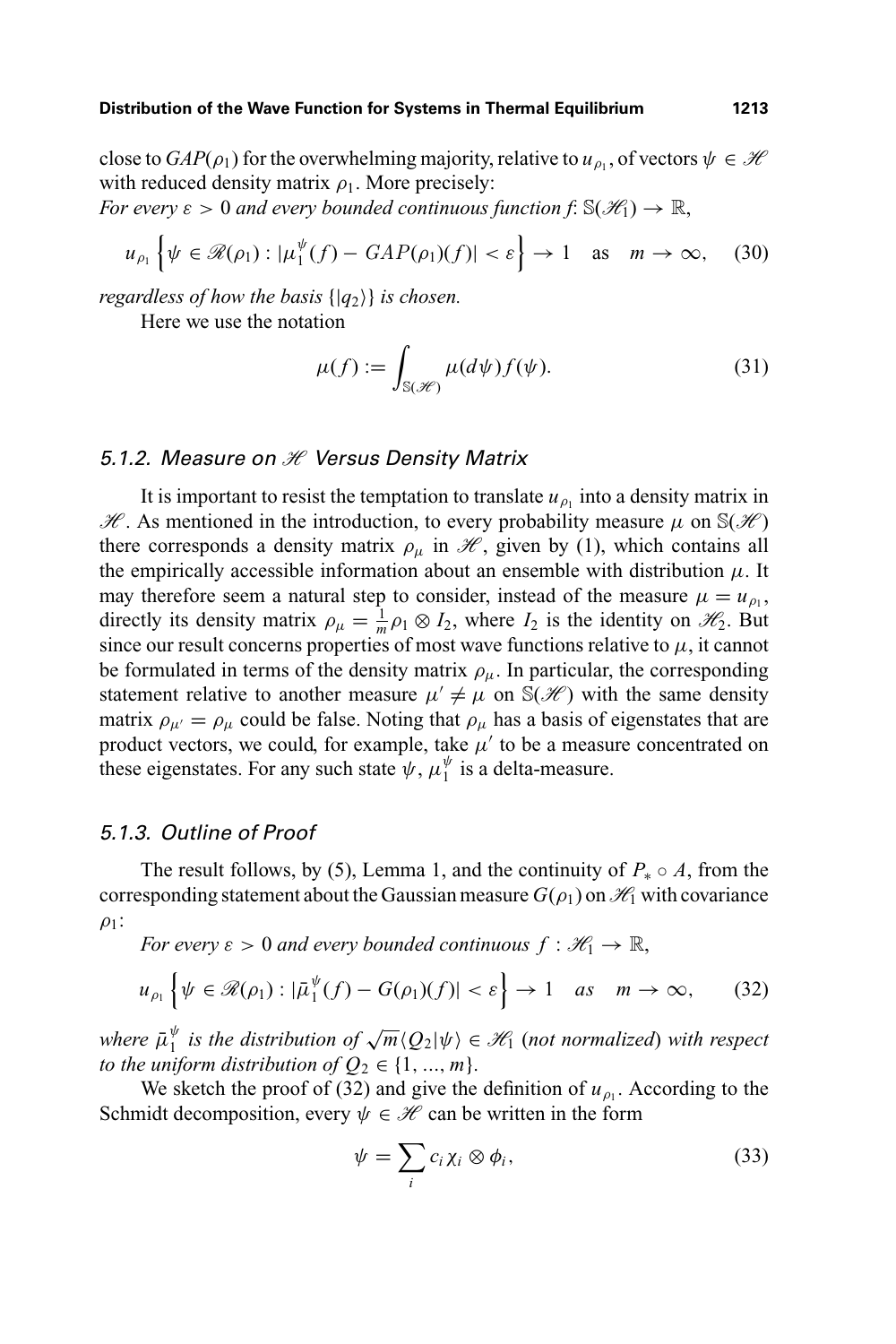where  $\{\chi_i\}$  is an orthonormal basis of  $\mathcal{H}_1$ ,  $\{\phi_i\}$  an orthonormal system in  $\mathcal{H}_2$ , and the  $c_i$  are coefficients which can be assumed real and nonnegative. From  $(33)$ one reads off the reduced density matrix of system 1,

$$
\rho_1^{\text{red}} = \sum_i c_i^2 |\chi_i\rangle\langle\chi_i|.\tag{34}
$$

As the reduced density matrix is given,  $\rho_1^{\text{red}} = \rho_1$ , the orthonormal basis { $\chi_i$ } and the coefficients  $c_i$  are determined (when  $\rho_1$  is nondegenerate) as the eigenvectors and the square-roots of the eigenvalues of  $\rho_1$ , and  $\mathcal{R}(\rho_1)$  is in a natural one-toone correspondence with the set  $ONS(\mathcal{H}_2, k)$  of all orthonormal systems  $\{\phi_i\}$  in  $\mathcal{H}_2$  of cardinality *k*. (If some of the eigenvalues of  $\rho_1$  vanish, the one-to-one correspondence is with  $ONS(\mathcal{H}_2, k')$  where  $k' = \text{dim } \text{support}(\rho_1)$ .) The Haar measure on the unitary group of  $\mathcal{H}_2$  defines the uniform distribution on the set of orthonormal bases of  $\mathcal{H}_2$ , of which the uniform distribution on  $ONS(\mathcal{H}_2, k)$  is a marginal, and thus defines the uniform distribution  $u_{\rho_1}$  on  $\mathcal{R}(\rho_1)$ . (When  $\rho_1$  is degenerate,  $u_{\rho_1}$  does not depend upon how the eigenvectors  $\chi_i$  of  $\rho_1$  are chosen.)

The key idea for establishing (32) from the Schmidt decomposition (33) is this:  $\bar{\mu}_1^{\psi}$  is the average of *m* delta measures with equal weights,  $\bar{\mu}_1^{\psi}$  =  $m^{-1} \sum_{q_2} \delta_{\psi_1(q_2)}$ , located at the points

$$
\psi_1(q_2) = \sum_{i=1}^k c_i \sqrt{m} \langle q_2 | \phi_i \rangle \chi_i. \tag{35}
$$

Now regard  $\psi$  as random with distribution  $u_{\rho_1}$ ; then the  $\psi_1(q_2)$  are *m* random vectors, and  $\bar{\mu}_1^{\psi}$  is their empirical distribution. If the *mk* coefficients  $\langle q_2 | \phi_i \rangle$ were *independent Gaussian* (complex) random variables with (mean zero and) variance  $m^{-1}$ , then the  $\psi_1(q_2)$  would be *m* independent drawings of a  $G(\rho_1)$ distributed random vector; by the weak law of large numbers, their empirical distribution would usually be close to  $G(\rho_1)$ ; in fact, the probability that  $|\bar{\mu}_1^{\psi}(f) G(\rho_1)(f)| < \varepsilon$  would converge to 1, as  $m \to \infty$ .

However, when  $\{\phi_i\}$  is a random orthonormal system with uniform distribution as described above, the expansion coefficients  $\langle q_2|\phi_i\rangle$  in the decomposition of the  $\phi_i$ 's

$$
\phi_i = \sum_{q_2} \langle q_2 | \phi_i \rangle | q_2 \rangle \tag{36}
$$

will not be independent—since the  $\phi_i$ 's must be orthogonal and since  $\|\phi_i\| = 1$ . Nonetheless, replacing the coefficients  $\langle q_2|\phi_i\rangle$  in (36) by independent Gaussian coefficients  $a_i(q_2)$  as described above, we obtain a system of vectors

$$
\phi_i' = \sum_{q_2} a_i(q_2) |q_2\rangle \tag{37}
$$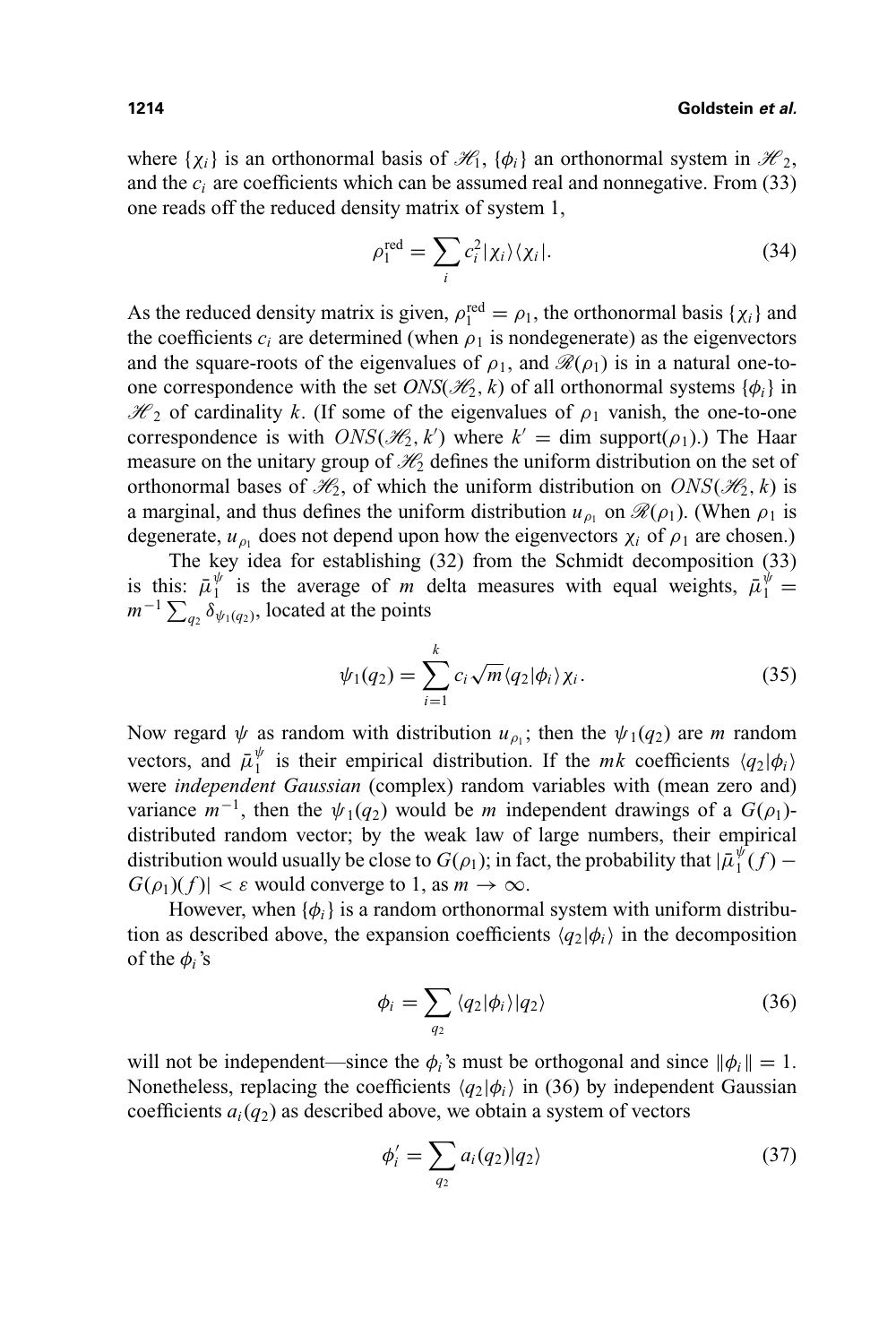that, in the limit  $m \to \infty$ , form a uniformly distributed orthonormal system:  $\|\phi_i'\| \to 1$  (by the law of large numbers) and  $\langle \phi_i' | \phi_j' \rangle \to 0$  for  $i \neq j$  (since a pair of randomly chosen vectors in a high-dimensional Hilbert space will typically be almost orthogonal). This completes the proof.

#### 5.1.4. Reformulation

While this result *suggests* that  $GAP(\rho_\beta)$  is the distribution of the conditional wave function of a system coupled to a heat bath when the wave function of the composite is a typical *fixed* microcanonical wave function, belonging to  $\mathcal{H}_{E,\delta}$ , it does not quite *imply* it. The reason for this is that  $\mathcal{H}_{E,\delta}$  has measure 0 with respect to the uniform distribution on  $\mathcal{H}$ , even when the latter is finite-dimensional. Nonetheless, there is a simple corollary, or reformulation, of the result that will allow us to cope with microcanonical wave functions.

We have indicated that for our result the choice of basis  $\{|q_2\rangle\}$  of  $\mathcal{H}_2$  does not matter. In fact, while  $\mu_1^{\psi}$ , the distribution of the conditional wave function  $\Psi_1$ of system 1, depends upon both  $\psi \in \mathcal{H}$  and the choice of basis  $\{ |q_2\rangle \}$  of  $\mathcal{H}_2$ , the distribution of  $\mu_1^{\psi}$  itself, when  $\psi$  is  $u_{\rho_1}$ -distributed, does not depend upon the choice of basis. This follows from the fact that for any unitary *U* on  $\mathcal{H}_2$ 

$$
\langle U^{-1}q_2|\psi\rangle = \langle q_2|I_1 \otimes U\psi\rangle \tag{38}
$$

(and the invariance of the Haar measure of the unitary group of  $\mathcal{H}_2$  under left multiplication). It similarly follows from (38) that for fixed  $\psi \in \mathcal{H}$ , the distribution of  $\mu_1^{\psi}$  arising from the uniform distribution  $\nu$  of the basis  $\{ |q_2 \rangle \}$  in the set ONB( $\mathcal{H}_2$ ) of all orthonormal bases of  $\mathcal{H}_2$ , is the same as the distribution of  $\mu_1^{\psi}$ arising from the uniform distribution  $u_{\rho_1}$  of  $\psi$  with a fixed basis (and the fact that the Haar measure is invariant under  $U \mapsto U^{-1}$ ). We thus have the following corollary:

*Let*  $\psi \in \mathcal{H}$  *and let*  $\rho_1 = \text{tr}_2|\psi\rangle\langle\psi|$  *be the corresponding reduced density matrix for system 1. Then for a typical basis*  $\{ |q_2\rangle \}$  *of*  $\mathcal{H}_2$ *, the conditional wave function*  $\Psi_1$  *of system 1 is approximately GAP(* $\rho_1$ *)-distributed when m is large: For every*  $\varepsilon > 0$  *and every bounded continuous function f*:  $\mathbb{S}(\mathcal{H}_1) \to \mathbb{R}$ ,

$$
\nu\big\{\{|q_2\rangle\}\in ONB(\mathscr{H}_2):|\mu_1^{\psi}(f)-GAP(\rho_1)(f)|<\varepsilon\big\}\to 1\qquad(39)
$$

 $as \dim(\mathcal{H}_2) \to \infty$ .

# **5.2. Typicality of** *GAP***(***ρβ***) for a Subsystem of a Large System in the Microcanonical Ensemble**

It is an immediate consequence of the result of Sec. 5.1.4 that for any fixed microcanonical wave function  $\psi$  for a system coupled to a (large) heat bath,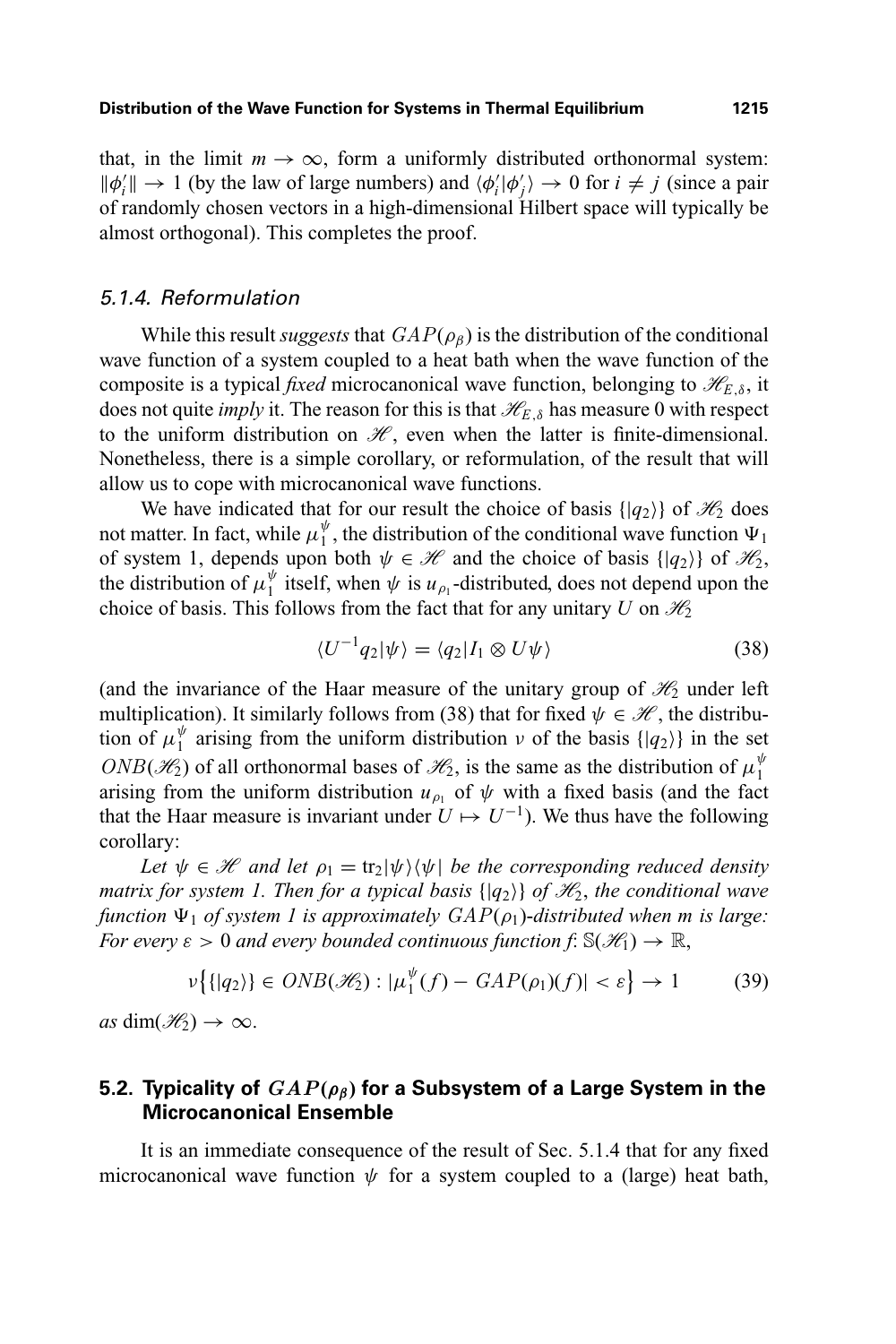the conditional wave function  $\Psi_1$  of the system will be approximately GAPdistributed. When this is combined with the "canonical typicality" described near the beginning of Sec. 5, we obtain the following result:

*Consider a system with finite-dimensional Hilbert space*  $\mathcal{H}_1$  *coupled to a heat bath with finite-dimensional Hilbert space*  $H_2$ *. Suppose that the coupling is weak, so that we can write*  $H = H_1 \otimes I_2 + I_1 \otimes H_2$  *on*  $\mathcal{H} = \mathcal{H}_1 \otimes \mathcal{H}_2$ *, and that the heat bath is large, so that the eigenvalues of H<sub>2</sub> are close. Then for any wave function*  $\psi$  *that is typical relative to the microcanonical measure*  $u_{E,\delta}$ *, the* distribution  $\mu_1^{\psi}$  of the conditional wave function  $\Psi_1$ , defined by (4) and (5) for a *typical basis*  $\{ |q_2\rangle \}$  *of the heat bath, is close to*  $GAP(\rho_\beta)$  *for suitable*  $\beta = \beta(E)$ , *where*  $\rho_{\beta} = \rho_{\mathcal{H},H_1,\beta}$ . *In other words, in the thermodynamic limit, in which the volume V of the heat bath and dim(* $\mathcal{H}_2$ *) go to infinity and*  $E/V = e$  *is constant, we have that for all*  $\varepsilon, \delta > 0$ , *and for all bounded continuous functions f*:  $\mathbb{S}(\mathcal{H}_1) \to \mathbb{R}$ ,

$$
u_{E,\delta} \times \nu \{ (\psi, \{|q_2\rangle\}) \in \mathbb{S}(\mathcal{H}) \times ONB(\mathcal{H}_2) : |\mu_1^{\psi}(f) - GAP(\rho_{\beta})(f)| < \varepsilon \} \to 1
$$
 (40)

*where*  $\beta = \beta(e)$ .

We note that if  $\{ |q_2 \rangle \}$  were an energy eigenbasis rather than a typical basis, the result would be false.

#### **6. REMARKS**

# **6.1. Other Candidates for the Canonical Distribution**

We review in this section other distributions that have been, or may be, considered as possible candidates for the distribution of the wave function of a system from a canonical ensemble.

#### 6.1.1. A Distribution on the Eigenvectors

One possibility, which goes back to von Neumann [27, p. 329], is to consider  $\mu(d\psi)$  as concentrated on the eigenvectors of  $\rho$ ; we denote this distribution *EIG*( $\rho$ ) after the first letters of "eigenvector"; it is defined as follows. Suppose first that  $\rho$  is nondegenerate. To select an  $EIG(\rho)$ -distributed vector, pick a unit eigenvector  $|n\rangle$ , so that  $\rho|n\rangle = p_n|n\rangle$ , with probability  $p_n$  and randomize its phase. This definition can be extended in a natural way to degenerate  $\rho$ :

$$
EIG(\rho) = \sum_{p \in \text{spec}(\rho)} p \dim \mathcal{H}_p u_{\mathbb{S}(\mathcal{H}_p)},\tag{41}
$$

where  $\mathcal{H}_p$  denotes the eigenspace of  $\rho$  associated with eigenvalue  $p$ . The measure *EIG*( $\rho$ ) is concentrated on the set  $\cup_p\mathcal{H}_p$  of eigenvectors of  $\rho$ , which for the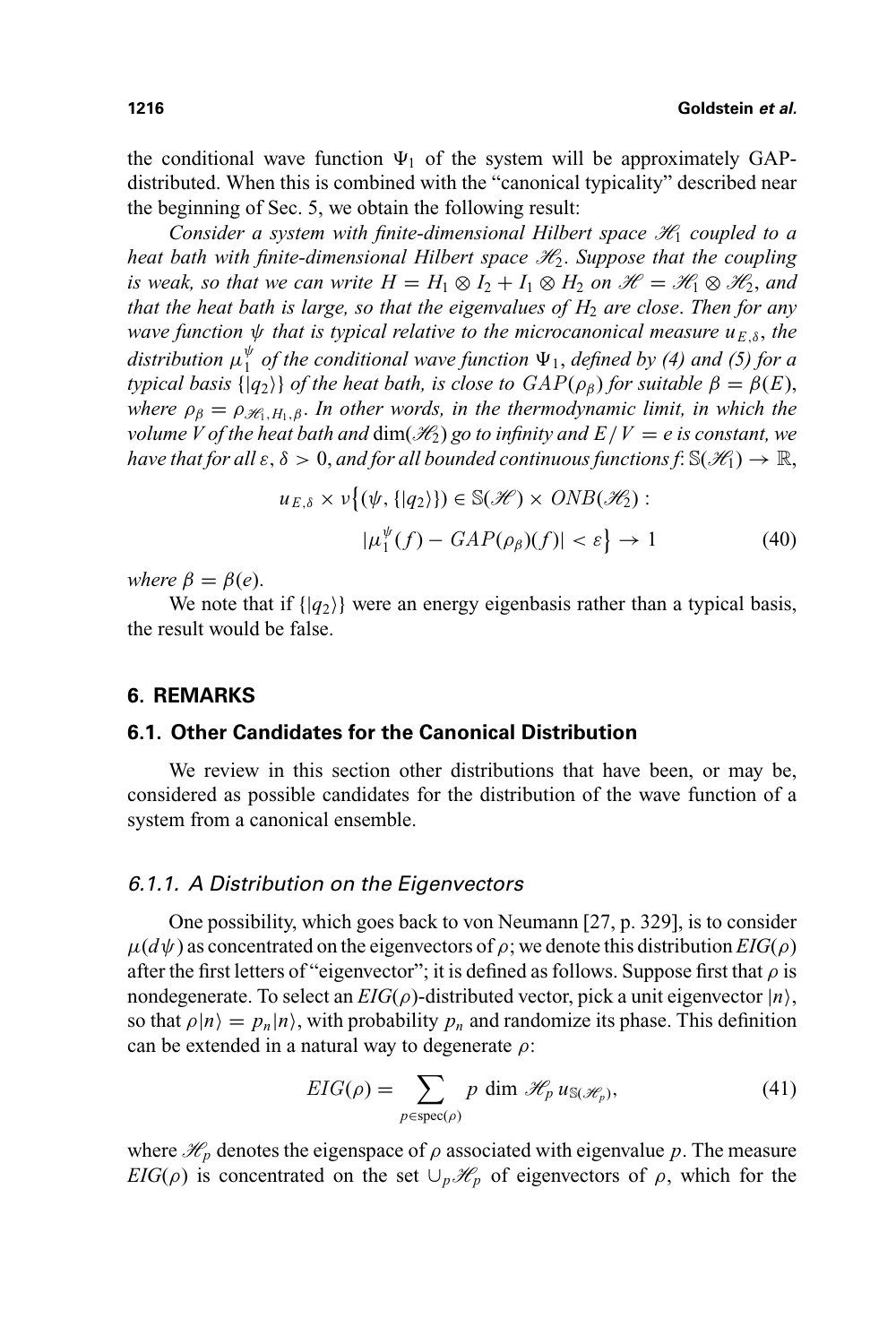canonical  $\rho = \rho_{\mathcal{H},H,\beta}$  coincides with the set of eigenvectors of *H*; it is a mixture of the microcanonical distributions  $u_{S(\mathcal{H}_n)}$  on the eigenspaces of *H* in the same way as in classical mechanics the canonical distribution on phase space is a mixture of the microcanonical distributions.

Note that  $EIG(\rho_{E,\delta}) = u_{E,\delta}$ , and that in particular  $EIG(\rho_{E,\delta})$  is not, when *H* is nondegenerate, the uniform distribution  $\mu_{E,\delta}$  on the energy eigenstates with energies in  $[E, E + \delta]$ , against which we have argued in the introduction.

The distribution  $EIG(\rho)$  has the same properties as those of  $GAP(\rho)$  described in Properties 1–3, except when  $\rho$  is degenerate:

*The measures* EIG(ρ) *are such that (a) they have the right density matrix*:  $\rho_{EIG(0)} = \rho$ ; *(b) they are covariant*:  $U_* EIG(\rho) = EIG(U\rho U^*)$ ; *(c) they are hereditary at nondegenerate*  $\rho$ : *when*  $\mathcal{H} = \mathcal{H}_1 \otimes \mathcal{H}_2$  *and*  $\rho$  *is nondegenerate and uncorrelated,*  $\rho = \rho_1 \otimes \rho_2$ , *then EIG(* $\rho$ *) has marginal (i.e., distribution of the conditional wave function)*  $EIG(\rho_1)$ .

**Proof.** (a) and (b) are obvious. For (c) let, for  $i = 1, 2, |n_i\rangle$  be a basis consisting of eigenvectors of  $\rho_i$  with eigenvalues  $p_{n_i}^{(i)}$ . Note that the tensor products  $|n_1\rangle \otimes$  $|n_2\rangle$  are eigenvectors of  $\rho$  with eigenvalues  $p_{n_1}^{(1)} p_{n_2}^{(2)}$ , and by nondegeneracy all eigenvectors of  $\rho$  are of this form up to a phase factor. Since an  $EIG(\rho)$ -distributed random vector  $\Psi$  is almost surely an eigenvector of  $\rho$ , we have  $\Psi = e^{i\Theta} |N_1\rangle |N_2\rangle$ with random  $N_1$ ,  $N_2$ , and  $\Theta$ . The conditional wave function  $\Psi_1$  is, up to the phase, the eigenvector  $|N_1\rangle$  of  $\rho_1$  occurring as the first factor in  $\Psi$ . The probability of obtaining  $N_1 = n_1$  is  $\sum_{n_2} p_{n_1}^{(1)} p_{n_2}^{(2)} = p_{n_1}^{(1)}$ . 10

In contrast, for a *degenerate*  $\rho = \rho_1 \otimes \rho_2$  the conditional wave function need not be  $EIG(\rho_1)$ -distributed, as the following example shows. Suppose  $\rho_1$  and  $\rho_2$  are nondegenerate but  $p_{n_1}^{(1)} p_{n_2}^{(2)} = p_{m_1}^{(1)} p_{m_2}^{(2)}$  for some  $n_1 \neq m_1$ ; then an *EIG*( $\rho$ )distributed  $\Psi$ , whenever it happens to be an eigenvector associated with eigenvalue  $p_{n_1}^{(1)} p_{n_2}^{(2)}$ , is of the form  $c|n_1\rangle|n_2\rangle + c'|m_1\rangle|m_2\rangle$ , almost surely with nonvanishing coefficients  $c$  and  $c'$ ; as a consequence, the conditional wave function is a multiple of  $c|n_1\rangle \langle Q_2|n_2\rangle + c'|m_1\rangle \langle Q_2|m_2\rangle$ , which is, for typical  $Q_2$  and unless  $|n_2\rangle$  and  $|m_2\rangle$  have disjoint supports, a nontrivial superposition of eigenvectors  $|n_1\rangle$ ,  $|m_1\rangle$ with different eigenvalues—and thus cannot arise from the  $EIG(\rho_1)$  distribution.<sup>11</sup>

 $10$  The relevant condition for (c) follows from nondegeneracy but is weaker: it is that the eigenvalues of  $\rho_1$  and  $\rho_2$  are multiplicatively independent, in the sense that  $p_{n_1}^{(1)} p_{n_2}^{(2)} = p_{m_1}^{(1)} p_{m_2}^{(2)}$  can occur only trivially, i.e., when  $p_{n_1}^{(1)} = p_{m_1}^{(1)}$  and  $p_{n_2}^{(2)} = p_{m_2}^{(2)}$ . In particular, the nondegeneracy of  $\rho_1$  and  $\rho_2$  is irrelevant.

<sup>&</sup>lt;sup>11</sup> A property weaker than (c) does hold for  $EIG(\rho)$  also in the case of the degeneracy of  $\rho = \rho_1 \otimes$  $\rho_2$ : if the orthonormal basis  $\{ |q_2\rangle \}$  used in the definition of conditional wave function consists of eigenvectors of  $\rho_2$ , then the distribution of the conditional wave function is  $EIG(\rho_1)$ .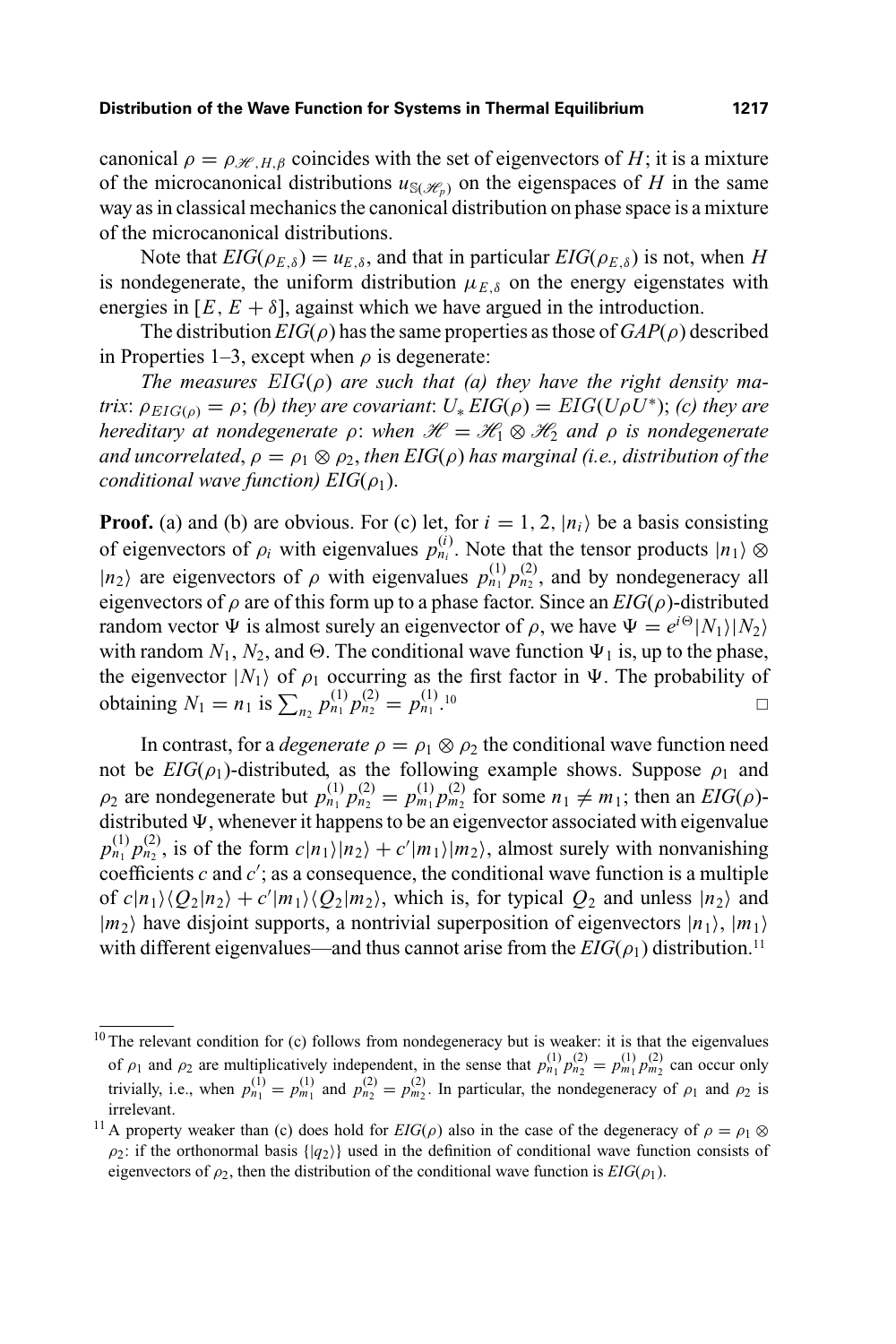Note also that  $EIG(\rho)$  is discontinuous as a function of  $\rho$  at every degenerate  $\rho$ ; in other words,  $EIG(\rho_{H,H,B})$  is, like  $\mu_{E,\delta}$ , unstable against small perturbations of the Hamiltonian. (And, as with  $\mu_{E,\delta}$ , this fact, quite independently of the considerations on behalf of GAP-measures in Secs. 4 and 5, suggests against using *EIG*( $\rho_B$ ) as a thermal equilibrium distribution.) Moreover, *EIG*( $\rho$ ) is highly concentrated, generically on a one-dimensional subset of  $\mathbb{S}(\mathcal{H})$ , and in the case of a finite-dimensional Hilbert space  $\mathcal{H}$  fails to be absolutely continuous relative to the uniform distribution  $u_{\mathcal{S}(\mathcal{H})}$  on the unit sphere.

For further discussion of families  $\mu(\rho)$  of measures satisfying the analogues of Properties 1–3, see Sec. 6.2.

#### 6.1.2. An Extremal Distribution

Here is another distribution on  $\mathcal H$  associated with the density matrix  $\rho$ . Let the random vector  $\Psi$  be

$$
\Psi = \sum_{p \in \text{spec}(\rho)} \sqrt{p} \Psi_p,\tag{42}
$$

the  $\Psi_p$  being independent random vectors with distributions  $u_{S(\mathscr{H}_p)}$ . In case  $\sum_{n} Z_n |n\rangle$ , have independent uniform phases but fixed moduli  $|Z_n| = \sqrt{p_n} - \ln n$ all eigenvalues are nondegenerate, this means the coefficients  $Z_n$  of  $\Psi$ ,  $\Psi$  = sharp contrast with the moduli when  $\Psi$  is  $GAP(\rho)$ -distributed. And in contrast to the measure  $EIG(\rho)$  considered in the previous subsection, the weights  $p_n$  in the density matrix now come from the fixed size of the coefficients of  $\Psi$  when it is decomposed into the eigenvectors of  $\rho$ , rather than from the probability with which these eigenvectors are chosen. This measure, too, is stationary under any unitary evolution that leaves  $\rho$  invariant. In particular, it is stationary in the thermal case  $\rho = \rho_{\mathcal{H},H,\beta}$ , and for generic *H* it is an extremal stationary measure as characterized in Sec. 3.2.1; in fact it is, in the notation of the last paragraph of Sec. 3.2.1,  $\lambda_p$  with  $p(E_n) = (1/Z) \exp(-\beta E_n)$ .

This measure, too, is highly concentrated: For a Hilbert space  $\mathcal H$  of finite dimension *k*, it is supported by a submanifold of real dimension  $2k - m$  where *m* is the number of distinct eigenvalues of *H*; hence generically it is supported by a submanifold of just half the dimension of  $\mathcal{H}$ .

#### 6.1.3. The Distribution of Guerra and Loffredo

In Ref. 10, Guerra and Loffredo consider the canonical density matrix  $\rho_\beta$  for the one-dimensional harmonic oscillator and want to associate with it a diffusion process on the real line, using stochastic mechanics. $(7,18)$  Since stochastic mechanics associates a process with every wave function, they achieve this by finding a measure  $\mu_{\beta}$  on S( $L^2(\mathbb{R})$ ) whose density matrix is  $\rho_{\beta}$ .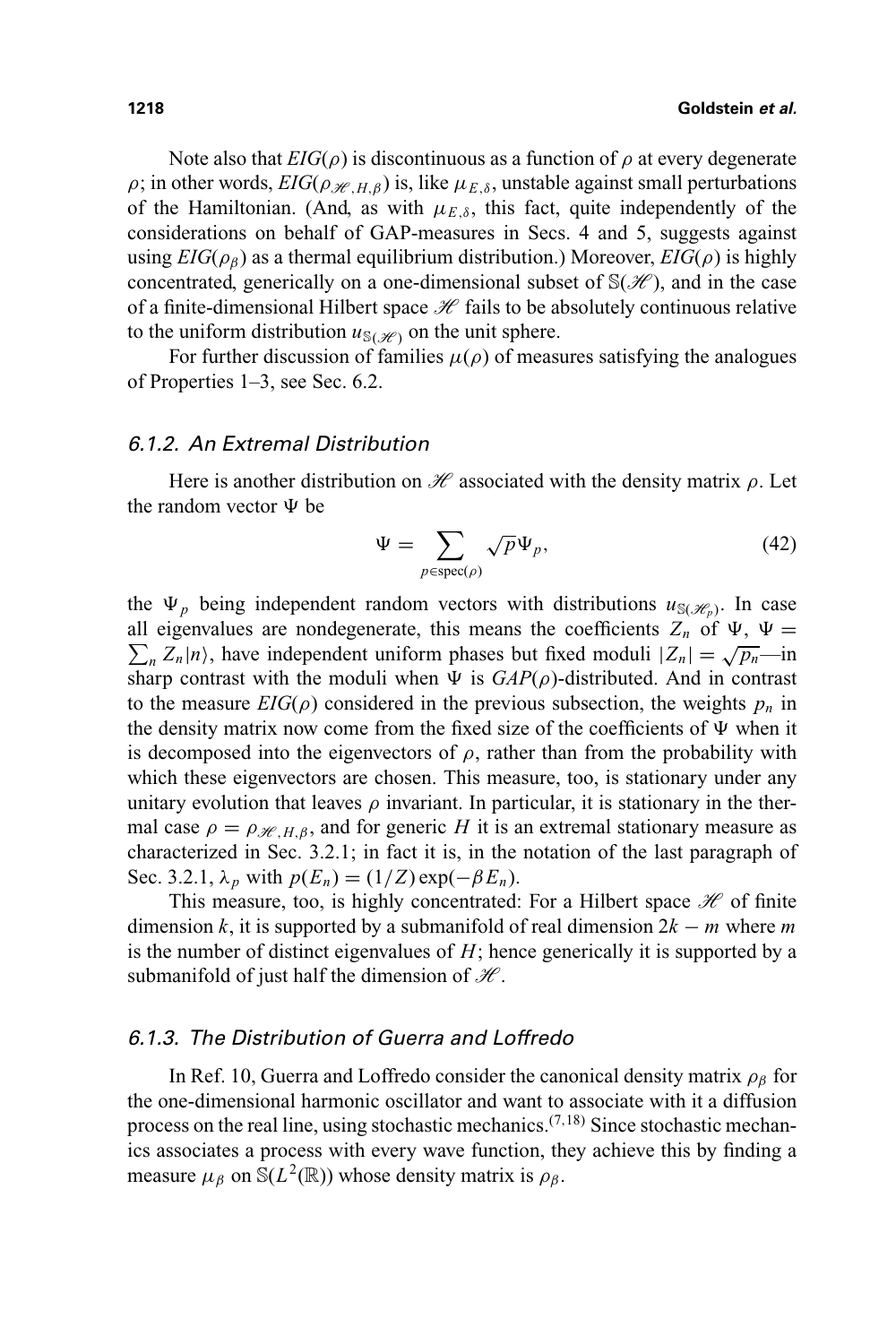**Distribution of the Wave Function for Systems in Thermal Equilibrium 1219**

They propose the following measure  $\mu_{\beta}$ , supported by coherent states. With every point  $(q, p)$  in the classical phase space  $\mathbb{R}^2$  of the harmonic oscillator there is associated a coherent state

$$
\psi_{q,p}(x) = (2\pi\sigma^2)^{-1/4} \exp\left(-\frac{(x-q)^2}{4\sigma^2} + \frac{i}{\hbar}xp - \frac{i}{2\hbar}pq\right)
$$
(43)

with  $\sigma^2 = \hbar/2m\omega$ , thus defining a mapping  $C : \mathbb{R}^2 \to \mathbb{S}(L^2(\mathbb{R}))$ ,  $C(q, p) = \psi_{q, p}$ . Let  $H(q, p) = p^2/2m + \frac{1}{2}m\omega^2 q^2$  be the classical Hamiltonian function, and consider the classical canonical distribution at inverse temperature  $\beta'$ ,

$$
\rho_{\beta'}^{\text{class}}(dq \times dp) = \frac{1}{Z'} e^{-\beta'H(q,p)} dq \, dp, \qquad Z' = \int_{\mathbb{R}^2} dq \, dp \, e^{-\beta'H(q,p)}.
$$
 (44)

Let  $\beta' = \frac{e^{\beta \pi \omega} - 1}{\pi \omega}$ . Then  $\mu_{\beta} = C_* \rho_{\beta'}^{\text{class}}$  is the distribution on coherent states arising from  $\rho_{\beta'}^{\text{class}}$ . The density matrix of  $\mu_{\beta}$  is  $\rho_{\beta}$ .<sup>(10)</sup>

This measure is concentrated on a 2-dimensional submanifold of  $\mathcal{S}(L^2(\mathbb{R}))$ , namely on the set of coherent states (the image of *C*). Note also that not every density matrix  $\rho$  on  $L^2(\mathbb{R})$  can arise as the density matrix of a distribution on the set of coherent states; for example, a pure state  $\rho = |\psi\rangle \langle \psi|$  can arise in this way if and only if  $\psi$  is a coherent state.

## 6.1.4. The Distribution Maximizing an Entropy Functional

In a similar spirit, one may consider, on a finite-dimensional Hilbert space  $\mathcal{H}$ , the distribution  $\gamma(d\psi) = f(\psi)u_{\mathcal{S}(\mathcal{H})}(d\psi)$  that maximizes the Gibbs entropy functional

$$
\mathscr{G}[f] = -\int_{\mathbb{S}(\mathscr{H})} u(d\psi) f(\psi) \log f(\psi) \tag{45}
$$

under the constraints that  $\gamma$  be a probability distribution with mean 0 and covariance  $\rho_{\mathscr{H},H,\beta}$ :

$$
f \ge 0 \tag{46a}
$$

$$
\int_{\mathbb{S}(\mathscr{H})} u(d\psi) f(\psi) = 1
$$
\n(46b)

$$
\int_{\mathbb{S}(\mathcal{H})} u(d\psi) f(\psi) |\psi\rangle = 0
$$
\n(46c)

$$
\int_{\mathbb{S}(\mathcal{H})} u(d\psi) f(\psi) |\psi\rangle \langle \psi| = \rho_{\mathcal{H}, H, \beta}.
$$
\n(46d)

A standard calculation using Lagrange multipliers leads to

$$
f(\psi) = \exp\langle \psi | L | \psi \rangle \tag{47}
$$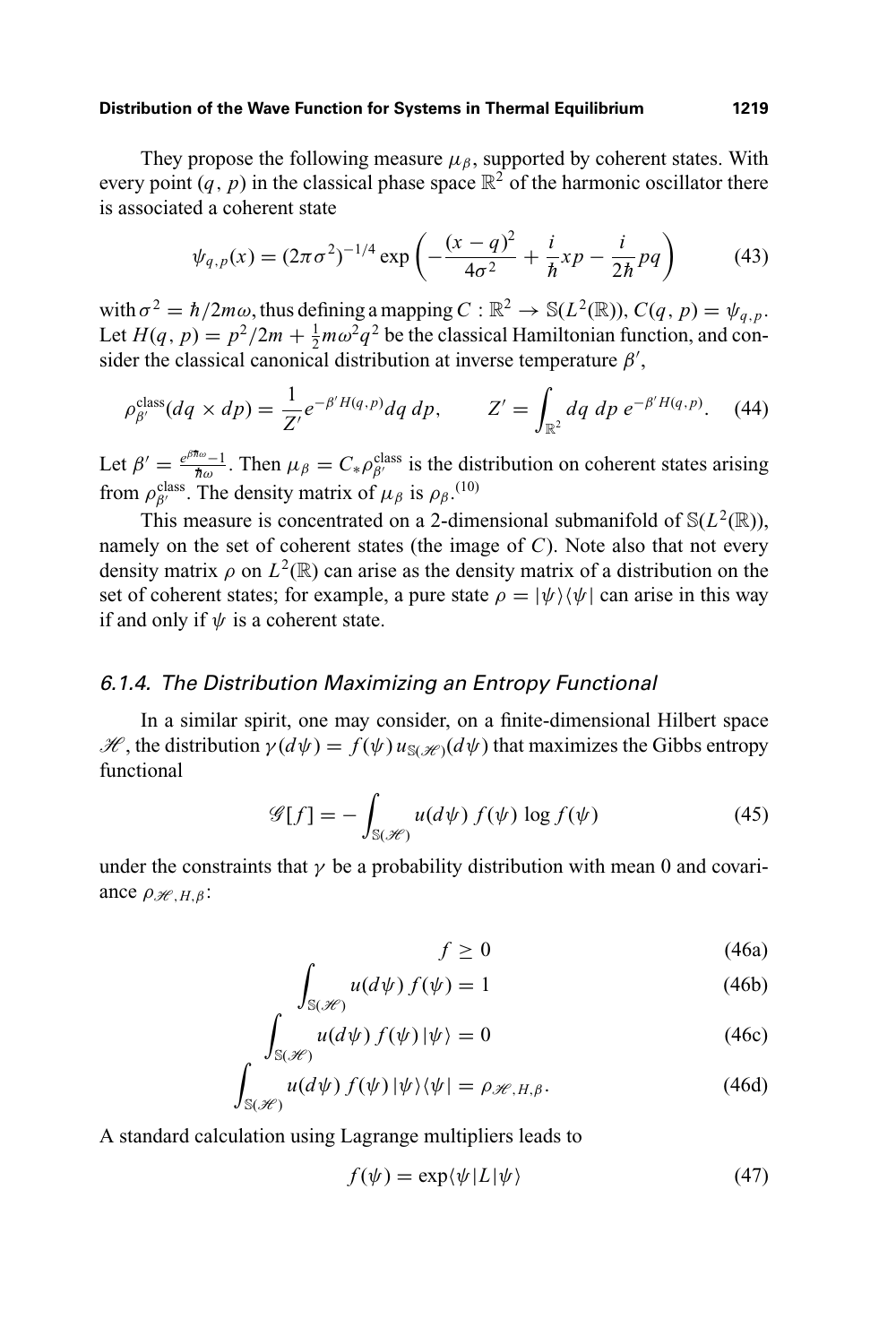with *L* a self-adjoint matrix determined by (46b) and (46d); comparison with (18b) shows that  $\gamma$  is not a GAP measure. (We remark, however, that another Gibbs entropy functional,  $\mathscr{G}'[f] = -\int_{\mathscr{H}} \lambda(d\psi) f(\psi) \log f(\psi)$ , based on the Lebesgue measure  $\lambda$  on  $\mathcal{H}$  instead of  $u_{\text{S}(\mathcal{H})}$ , is maximized, under the constraints that the mean be 0 and the covariance be  $\rho$ , by the Gaussian measure,  $f(\psi)\lambda(d\psi)$  =  $G(\rho)(d\psi)$ .) There is no apparent reason why the family of  $\gamma$  measures should be hereditary.

The situation is different for the microcanonical ensemble: here, the distribution  $u_{E,\delta} = \frac{GAP(\rho_{E,\delta})}{\delta}$  that we propose is in fact the maximizer of the appropriate Gibbs entropy functional  $\mathscr{G}''$ . Which functional is that? Since any measure  $\gamma(d\psi)$ on  $\mathbb{S}(\mathcal{H})$  whose covariance matrix is the projection  $\rho_{E,\delta} = \text{const.} 1_{[E,E+\delta]}(H)$ must be concentrated on the subspace  $\mathcal{H}_{E,\delta}$  and thus cannot be absolutely continuous (possess a density) relative to  $u_{\text{S}(\mathcal{H})}$ , we consider instead its density relative to  $u_{\mathcal{S}(\mathcal{H}_{E,\delta})} = u_{E,\delta}$ , that is, we consider  $\gamma(d\psi) = f(\psi) u_{E,\delta}(d\psi)$  and set

$$
\mathscr{G}''[f] = -\int_{\mathbb{S}(\mathscr{H}_{E,\delta})} u_{E,\delta}(d\psi) f(\psi) \log f(\psi). \tag{48}
$$

Under the constraints that the probability measure  $\gamma$  have mean 0 and covariance  $\rho_{E,\delta}$ ,  $\mathscr{G}''[f]$  is maximized by  $f \equiv 1$ , or  $\gamma = u_{E,\delta}$ ; in fact even without the constraints on  $\gamma$ ,  $\mathscr{G}''[f]$  is maximized by  $f \equiv 1$ .

#### 6.1.5. The Distribution of Brody and Hughston

Brody and Hughston<sup>(5)</sup> have proposed the following distribution  $\mu$  to describe thermal equilibrium. They observe that the projective space arising from a finitedimensional Hilbert space, endowed with the dynamics arising from the unitary dynamics on Hilbert space, can be regarded as a classical Hamiltonian system with Hamiltonian function  $H(\mathbb{C}\psi) = \langle \psi | H | \psi \rangle / \langle \psi | \psi \rangle$  (and symplectic form arising from the Hilbert space structure). They then define  $\mu$  to be the classical canonical distribution of this Hamiltonian system, i.e., to have density proportional to  $exp(-\beta H(\mathbb{C}\psi))$  relative to the uniform volume measure on the projective space (which can be obtained from the symplectic form or, alternatively, from  $u_{S(\mathscr{H})}$ by projection from the sphere to the projective space). However, this distribution leads to a density matrix, different from the usual one  $\rho_\beta$  given by (3), that does not describe the canonical ensemble.

### **6.2. A Uniqueness Result for** *GAP***(***ρ***)**

As *EIG*(ρ) is a family of measures satisfying Properties 1–3 for *most* density matrices  $\rho$ , the question arises whether there is any family of measures, besides  $GAP(\rho)$ , satisfying these properties for *all* density matrices. We expect that the answer is no, and formulate the following uniqueness conjecture: *Given, for every*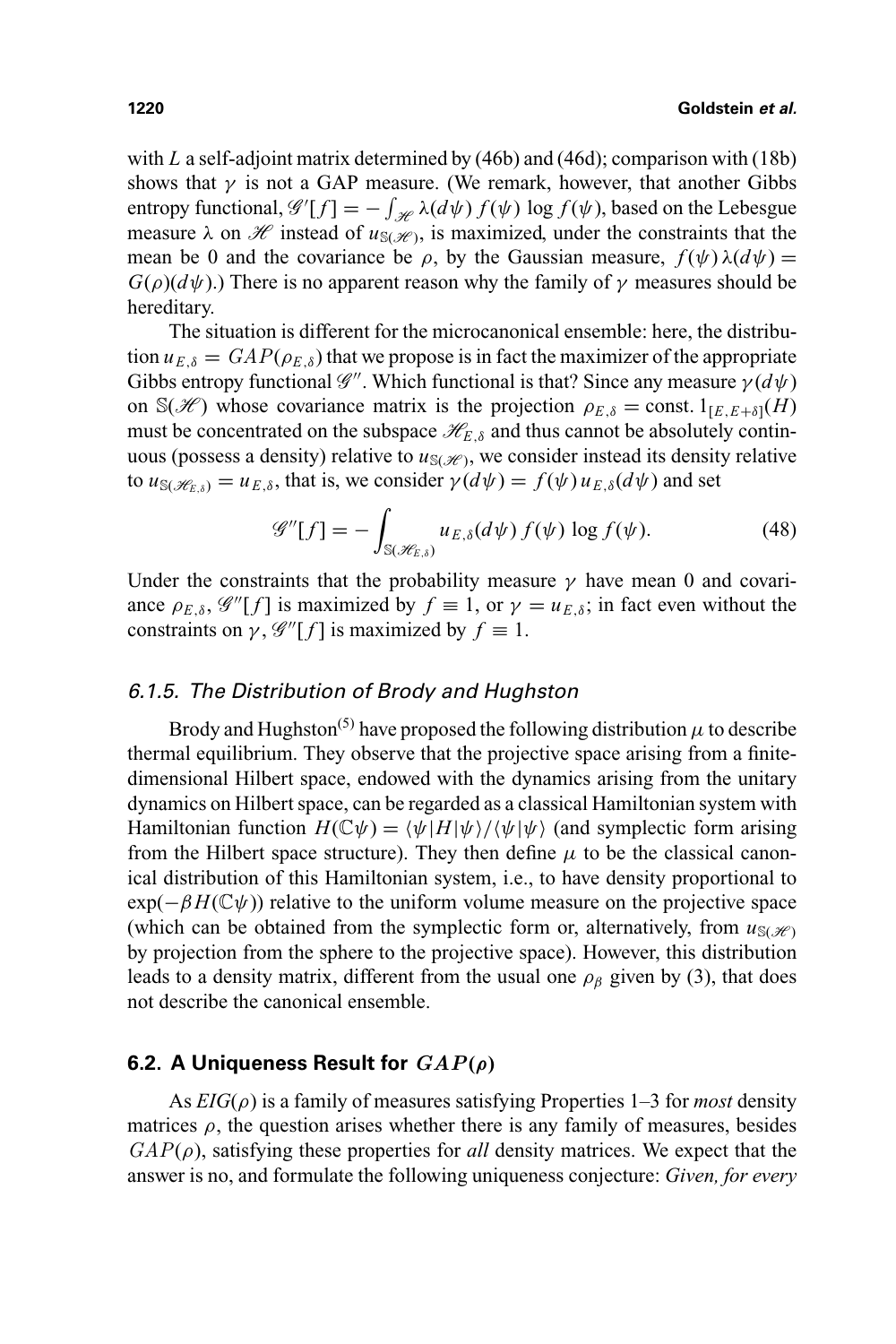*Hilbert space*  $\mathcal H$  *and every density matrix*  $\rho$  *on*  $\mathcal H$ , *a probability measure*  $\mu(\rho)$ *on*  $S(\mathcal{H})$  *such that Properties 1–3 remain true when*  $GAP(\rho)$  *is replaced by*  $\mu(\rho)$ *, then*  $\mu(\rho) = \text{GAP}(\rho)$ *.* In other words, we conjecture that  $\mu = \text{GAP}(\rho)$  is the only hereditary covariant inverse of (1).

This is in fact true when we assume in addition that the mapping  $\mu$ :  $\rho \mapsto$  $\mu(\rho)$  is suitably continuous. Here is the argument: When  $\rho$  is a multiple of a projection,  $\rho = (\dim \mathcal{H}')^{-1} P_{\mathcal{H}'}$  for a subspace  $\mathcal{H}' \subseteq \mathcal{H}$ , then  $\mu(\rho)$  must be, by covariance  $U_*\mu(\rho) = \mu(U\rho U^*)$ , the uniform distribution on S(*H*<sup>e'</sup>), and thus  $\mu(\rho) = \frac{GAP(\rho)}{n}$  in this case. Consider now a composite of a system (system 1) and a large heat bath (system 2) with Hilbert space  $\mathcal{H} = \mathcal{H}_1 \otimes \mathcal{H}_2$  and Hamiltonian  $H = H_1 \otimes I_2 + I_1 \otimes H_2$ , and consider the microcanonical density matrix  $\rho_{E,\delta}$ for this system. By equivalence of ensembles, we have for suitable  $\beta > 0$  that  $\rho_{E,\delta} \approx \rho_{\mathscr{H},H,\beta} = \rho_{\beta}^{(1)} \otimes \rho_{\beta}^{(2)}$  where  $\rho_{\beta}^{(i)} = \rho_{\mathscr{H}_i,H_i,\beta}$ . By the continuity of  $\mu$  and *GAP*,

$$
\mu\left(\rho_{\beta}^{(1)}\otimes\rho_{\beta}^{(2)}\right)\approx\mu(\rho_{E,\delta})=GAP(\rho_{E,\delta})\approx GAP(\rho_{\beta}^{(1)}\otimes\rho_{\beta}^{(2)}).
$$

Now consider, for a wave function  $\Psi$  with distribution  $\mu(\rho_{\beta}^{(1)} \otimes \rho_{\beta}^{(2)})$  respectively  $GAP(\rho_{\beta}^{(1)} \otimes \rho_{\beta}^{(2)})$ , the distribution of the conditional wave function  $\Psi_1$ : by heredity, this is  $\mu(\rho_{\beta}^{(1)})$  respectively  $GAP(\rho_{\beta}^{(1)})$ . Since the distribution of  $\Psi$  is a continuous function of the distribution of  $\Psi$ , we thus have that  $\mu(\rho_\beta^{(1)}) \approx \text{GAP}(\rho_\beta^{(1)})$ . Since we can make the degree of approximation arbitrarily good by making the heat bath sufficiently large, we must have that  $\mu(\rho_{\beta}^{(1)}) = \mathit{GAP}(\rho_{\beta}^{(1)})$ . For any density matrix  $\rho$  on  $\mathcal{H}_1$  that does not have zero among its eigenvalues, there is an  $H_1$  such that  $\rho = \rho_{\beta}^{(1)} = Z^{-1} \exp(-\beta H_1)$  for  $\beta = 1$ , and thus we have that  $\mu(\rho) = GAP(\rho)$ for such a  $\rho$ ; since these are dense, we have that  $\mu(\rho) = \frac{GAP(\rho)}{\rho}$  for all density matrices  $\rho$  on  $\mathcal{H}_1$ . Since  $\mathcal{H}_1$  is arbitrary we are done.

#### **6.3. Dynamics of the Conditional Wave Function**

Markov processes in Hilbert space have long been considered (see Ref. 4 for an overview), particularly diffusion processes and piecewise deterministic (jump) processes. This is often done for the purpose of numerical simulation of a master equation for the density matrix, or as a model of continuous measurement or of spontaneous wave function collapse. Such processes could arise as follows.

Since the conditional wave function  $\Psi_1$  arises from the wave function  $\langle q_2|\psi\rangle$ by inserting a random coordinate  $Q_2$  for the second variable (and normalizing), any dynamics (i.e., time evolution) for  $Q_2$ , described by a curve  $t \mapsto Q_2(t)$  and preserving the quantum probability distribution of  $Q_2$ , for example, as given by Bohmian mechanics, $^{(6)}$  gives rise to a dynamics for the conditional wave function,  $t \mapsto \Psi_1(t) = \mathcal{N}(t) \langle Q_2(t) | \psi(t) \rangle$ , where  $\psi(t)$  evolves according to Schrödinger's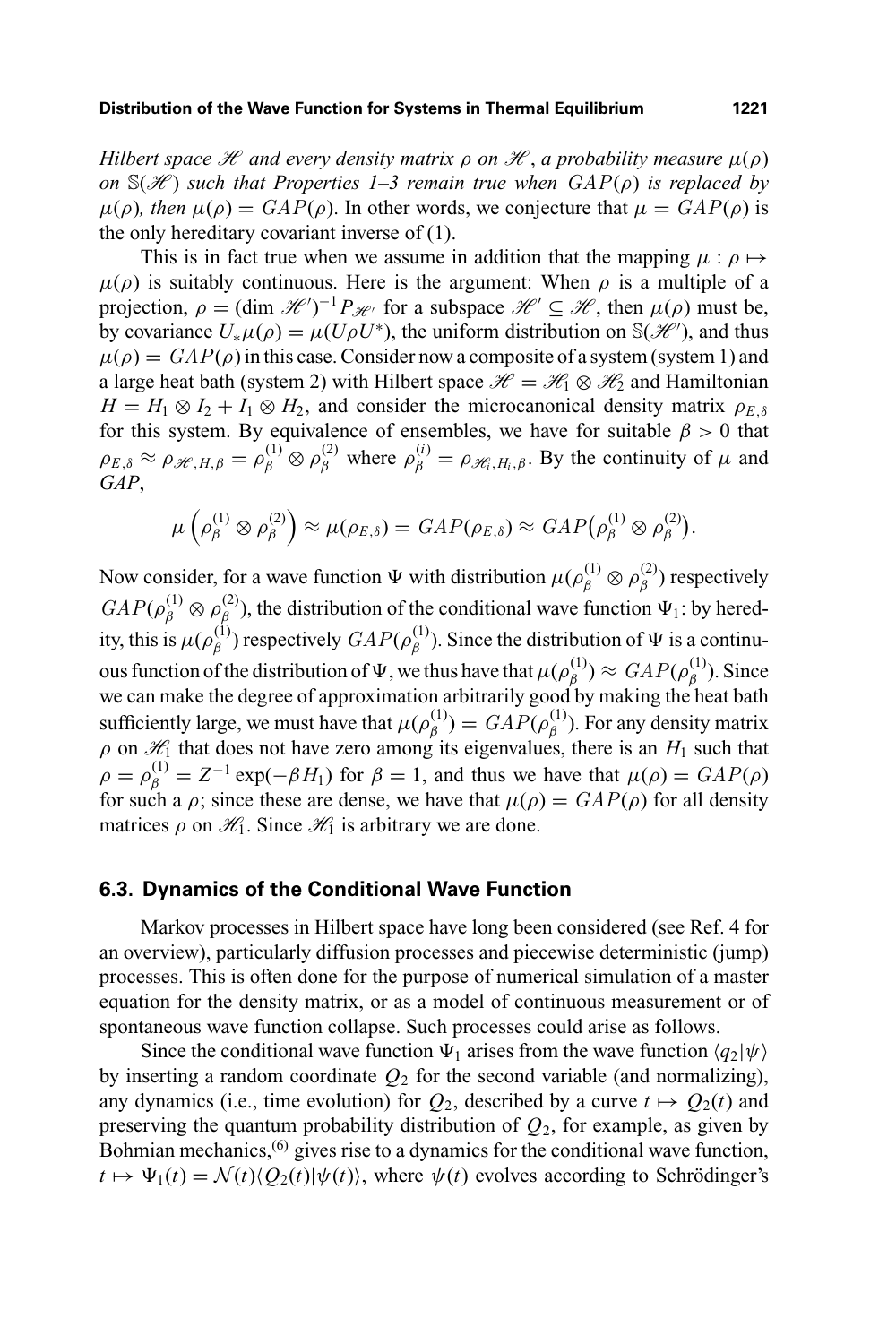equation and  $\mathcal{N}(t) = ||\langle Q_2(t)|\psi(t)\rangle||^{-1}$  is the normalizing factor. In this way one obtains a stochastic process (a random path) in  $\mathbb{S}(\mathcal{H}_1)$ . In the case considered in Sec. 4, in which  $\mathcal{H}_2$  corresponds to a large heat bath, this process must have  $GAP(\rho_{\mathcal{H},H_1,\beta})$  as an invariant measure. It would be interesting to know whether this process is approximately a simple process in  $\mathcal{S}(\mathcal{H}_1)$ , perhaps a diffusion process, perhaps one of the Markov processes on Hilbert space considered already in the literature.

# **7. THE TWO-LEVEL SYSTEM AS A SIMPLE EXAMPLE**

In this last section, we consider a two-level system, with  $\mathcal{H} = \mathbb{C}^2$  and

$$
H = E_1|1\rangle\langle 1| + E_2|2\rangle\langle 2|,\tag{49}
$$

and calculate the joint distribution of the energy coefficients  $Z_1 = \langle 1 | \Psi \rangle$  and  $Z_2 = \langle 2 | \Psi \rangle$  for a  $GAP(\rho_\beta)$ -distributed  $\Psi$  as explicitly as possible. We begin with a general finite-dimensional system,  $\mathcal{H} = \mathbb{C}^k$ , and specialize to  $k = 2$  later.

One way of describing the distribution of  $\Psi$  is to give its density relative to the hypersurface area measure *u* on  $S(\mathbb{C}^k)$ ; this we did in (18). Another way of describing the joint distribution of the  $Z_n$  is to describe the joint distribution of their moduli  $|Z_n|$ , or of  $|Z_n|^2$ , as the phases of the  $Z_n$  are independent (of each other and of the moduli) and uniformly distributed, see (22).

Before we determine the distribution of  $|Z_n|^2$ , we repeat that its expectation can be computed easily. In fact, for any  $\phi \in \mathcal{H}$  we have

$$
\mathbb{E}|\langle \phi | \Psi \rangle|^2 = \int_{\mathbb{S}(\mathscr{H})} GAP(\rho_{\beta})(d\psi) | \langle \phi | \psi \rangle|^2 \stackrel{(1)}{=} \langle \phi | \rho_{\beta} | \phi \rangle \stackrel{(3)}{=} \frac{1}{Z(\beta)} \langle \phi | e^{-\beta H} | \phi \rangle.
$$

Thus, for  $|\phi\rangle = |n\rangle$ , we obtain  $\mathbb{E}|Z_n|^2 = e^{-\beta E_n}/\text{tr } e^{-\beta H}$ .

For greater clarity, from now on we write  $Z_n^{GAP}$  instead of  $Z_n$ . A relation similar to that between  $GAP(\rho)$ ,  $GA(\rho)$ , and  $G(\rho)$  holds between the joint distributions of the  $|Z_n^{GAP}|^2$ , of the  $|Z_n^{G A}|^2$ , and of the  $|Z_n^{G}|^2$ . The joint distribution of the  $|Z_n^G|^2$  is very simple: they are independent and exponentially distributed with means  $p_n = e^{-\beta E_n} / Z(\beta)$ . Since the density of *GA* relative to *G*,  $dGA/dG = \sum_{n} |z_n|^2$ , is a function of the moduli alone, and since, according to (22),  $GA = GA_{phases} \times GA_{moduli}$ , we have that

$$
GA_{\text{moduli}} = \sum_{n} |z_n|^2 G_{\text{moduli}}.
$$

Thus,

$$
\mathbb{P}\left(|Z_1^{GA}|^2 \in ds_1, \ldots, |Z_k^{GA}|^2 \in ds_k\right)
$$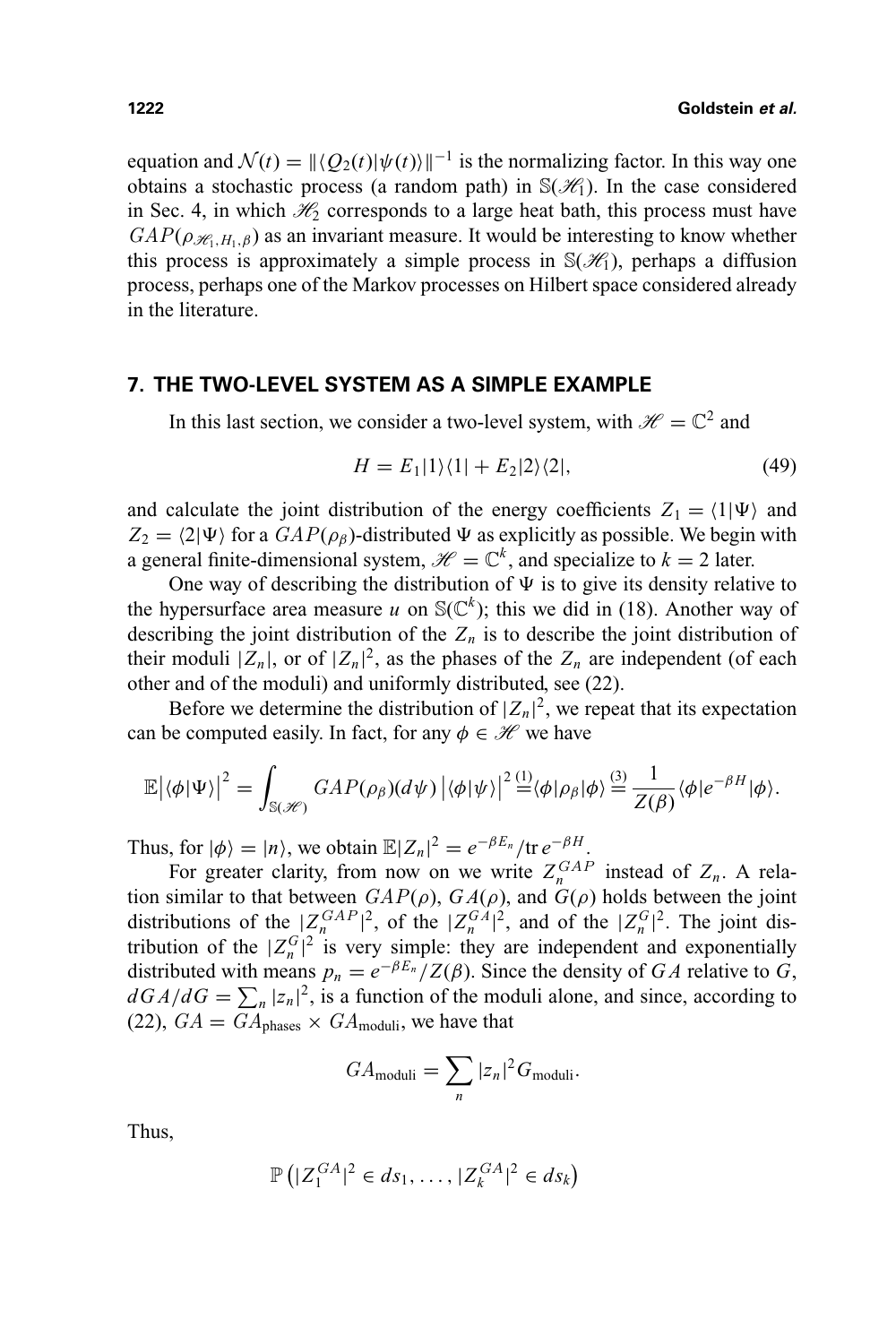

**Fig. 1.** Plot of the distribution density function  $f(s)$  of  $|Z_1|^2$ , defined in (52c), for various values of the parameter  $\delta = \exp(\beta(E_2 - E_1))$ : (a)  $\delta = 1/3$ , (b)  $\delta = 1/2$ , (c)  $\delta = 1$ , (d)  $\delta = 2$ , (e)  $\delta = 3$ .

$$
= \frac{s_1 + \dots + s_k}{p_1 \cdots p_k} \exp\left(-\sum_{n=1}^k \frac{s_n}{p_n}\right) ds_1 \cdots ds_k,
$$
 (50)

where each  $s_n \in (0, \infty)$ . Finally, the  $|Z_n^{GAP}|^2$  arise by normalization,

$$
|Z_n^{GAP}|^2 = \frac{|Z_n^{GA}|^2}{\sum_{n'} |Z_{n'}^{GA}|^2}.
$$
 (51)

We now specialize to the two-level system,  $k = 2$ . Since  $|Z_1^{GAP}|^2$  +  $|Z_2^{GAP}|^2 = 1$ , it suffices to determine the distribution of  $|Z_1^{GAP}|^2$ , for which we give an explicit formula in (52c) below. We want to obtain the marginal distribution of (51) from the joint distribution of the  $|Z_n^{GA}|^2$  in  $(0, \infty)^2$ , the first quadrant of the plane, as given by (50). To this end, we introduce new coordinates in the first quadrant:

$$
s = \frac{s_1}{s_1 + s_2}, \quad \lambda = s_1 + s_2,
$$

where  $\lambda > 0$  and  $0 < s < 1$ . Conversely, we have  $s_1 = s\lambda$  and  $s_2 = (1 - s)\lambda$ , and the area element transforms according to

$$
ds_1 ds_2 = \left| \det \frac{\partial (s_1, s_2)}{\partial (s, \lambda)} \right| ds \, d\lambda = \lambda \, ds \, d\lambda.
$$

Therefore, using

$$
\int_0^\infty d\lambda \lambda^2 e^{-x\lambda} = 2x^{-3} \text{ for } x > 0,
$$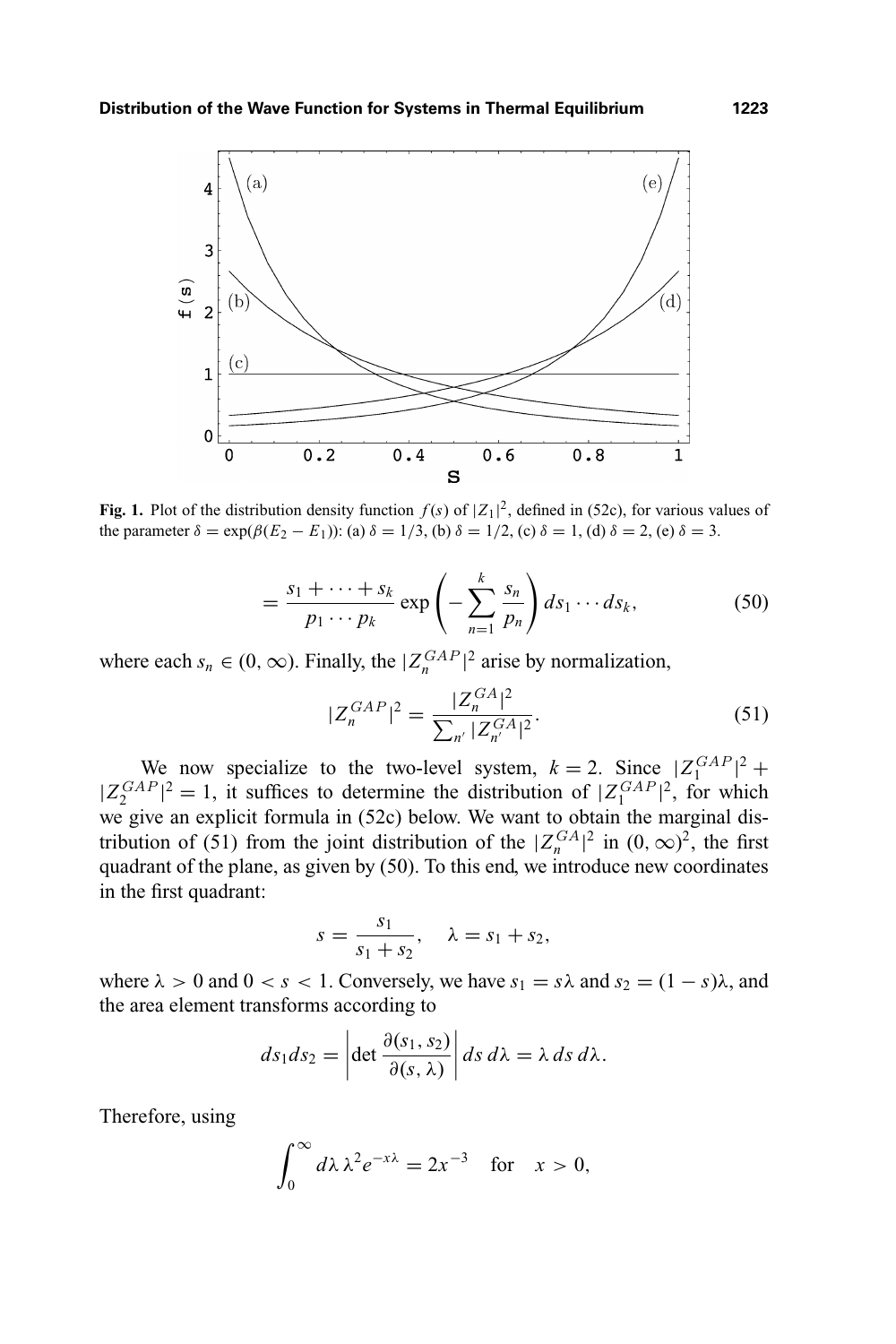we obtain

$$
\mathbb{P}\left(|Z_1^{GAP}|^2 \in ds\right) = ds \int_0^\infty d\lambda \frac{e^{\beta \text{tr}H}}{Z(\beta)} \lambda^2
$$
  
 
$$
\times \exp\left(-\lambda (e^{\beta E_1} s + e^{\beta E_2} (1-s))\right) \tag{51a}
$$

$$
= \frac{2e^{\beta \text{tr }H}}{Z(\beta)} (e^{\beta E_1} s + e^{\beta E_2} (1 - s))^{-3} ds \tag{51b}
$$

$$
= (\alpha_1 s + \alpha_2 (1 - s))^{-3} ds =: f(s) ds, \quad 0 < s < 1, \quad (51c)
$$

with  $\alpha_1 = (\delta^{-1}(\delta^{-1} + 1)/2)^{1/3}$  and  $\alpha_2 = (\delta(\delta + 1)/2)^{1/3}$  for  $\delta = \exp(\beta (E_2 (E_1)$ ). The density *f* of the distribution (52c) of  $|Z_1^{GAP}|^2$  is depicted in Fig. 1 for various values of  $\delta$ . For  $\delta = 1$ , *f* is identically 1. For  $\delta > 1$ , we have  $\alpha_2 = \delta \alpha_1 > \alpha_1$ , so that  $\alpha_1 s + \alpha_2 (1 - s)$  is decreasing monotonically from  $\alpha_2$  at  $s = 0$  to  $\alpha_1$  at  $s = 1$ ; hence, *f* is increasing monotonically from  $\alpha_2^{-3}$  to  $\alpha_1^{-3}$ . For  $\delta$  < 1, we have  $\alpha_2 < \alpha_1$ , and hence f is decreasing monotonically from  $\alpha_2^{-3}$  to  $\alpha_1^{-3}$ . In all cases *f* is convex since  $f'' \ge 0$ .

#### **ACKNOWLEDGMENTS**

We thank Andrea Viale (Università di Genova, Italy) for preparing the figure, Eugene Speer (Rutgers University, USA) for comments on an earlier version, James Hartle (UC Santa Barbara, USA) and Hal Tasaki (Gakushuin University, Tokyo, Japan) for helpful comments and suggestions, Eric Carlen (Georgia Institute of Technology, USA), Detlef Dürr (LMU München, Germany), Raffaele Esposito (Università di L'Aquila, Italy), Rossana Marra (Università di Roma "Tor Vergata", Italy), and Herbert Spohn (TU München, Germany) for suggesting references, and Juan Diego Urbina (the Weizmann Institute, Rehovot, Israel) for bringing the connection between Gaussian random wave models and quantum chaos to our attention. We are grateful for the hospitality of the Institut des Hautes Etudes Scientifiques (Bures-sur-Yvette, France), where part of the work on this ´ paper was done.

The work of S. Goldstein was supported in part by NSF Grant DMS-0504504, and that of J. Lebowitz by NSF Grant DMR 01-279-26 and AFOSR Grant AF 49620-01-1-0154. The work of R. Tumulka was supported by INFN and by the European Commission through its 6th Framework Programme "Structuring the European Research Area" and the contract Nr. RITA-CT-2004-505493 for the provision of Transnational Access implemented as Specific Support Action. The work of N. Zanghì was supported by INFN.